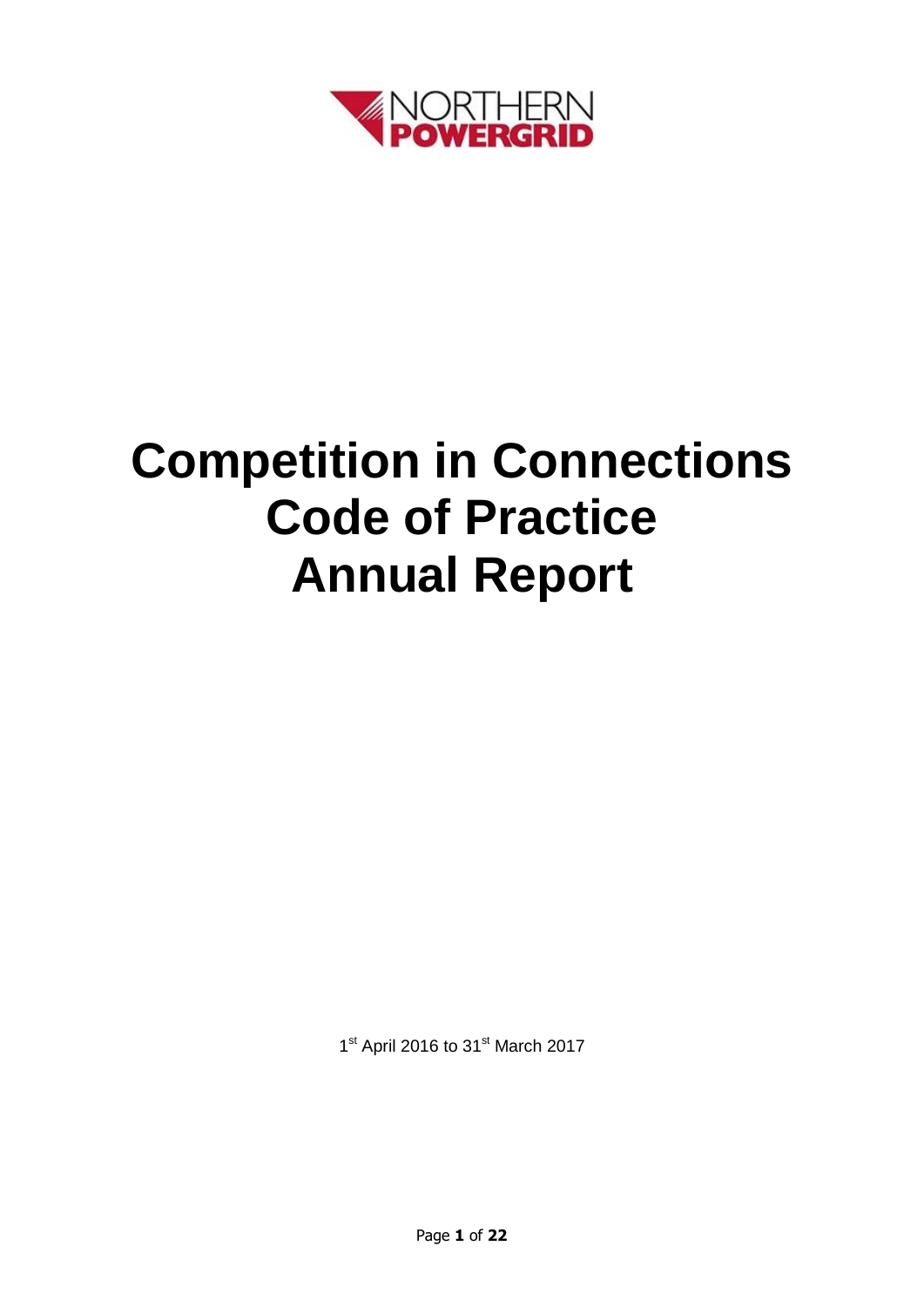#### **Introduction**

A requirement of the Competition in Connections Code of Practice is that DNOs report annually to demonstrate its compliance with the Code of Practice as required by Standard Licence Condition 52.

This template has been developed in conjunction with stakeholders to help facilitate common reporting. It is deemed that completion of this template shows that the DNO has fulfilled the specific requirements identified in the Code of Practice in the following paragraphs:

*9.1. Each DNO shall publish an annual report by the end of September each year to demonstrate their compliance with this code of practice. This report shall include reporting on the volume of inspections by the DNO on connections completed by all parties (including the DNO's own business or affiliates and competitors).* 

*9.2. The report will include such detail on processes and procedures and available metrics to demonstrate the DNO is providing the equivalent level of service to independents as to them undertaking connection activities themselves for each of the Input Services.*

DNOs must also meet Ofgem obligations on reporting included in Standard Licence Condition 45, Data Assurance requirements. This condition requires the DNO to undertake processes and data assurance activities. These are to reduce the risk (and subsequent impact and consequences) of any inaccurate or incomplete reporting or misreporting of information to Ofgem. The DNO must undertake a risk assessment of each submission and set out its data assurance activities to manage the risk, which may include independent review. The DNO must have in place and maintain appropriate systems, processes, and procedures to enable it to perform its obligations.

To ensure consistency of reporting, quantitative information included in this report will generally relate to the previous regulatory year (1 April to 31 March inclusive). In the first year of reporting (September 2016), the information will only include part year information due to the implementation date of the obligation Information on processes should be as contemporary as possible to the date of publication.

The format of the template includes the specific obligations that DNOs must report on as a direct extract from the Code of Practice, shown in a blue box. Note that the subsequent paragraph references contained in this document relate to those in the Code of Practice and are therefore not sequential. DNOs should complete the black part of the template to demonstrate compliance. This could include narrative, examples, reference to other documents, web links etc.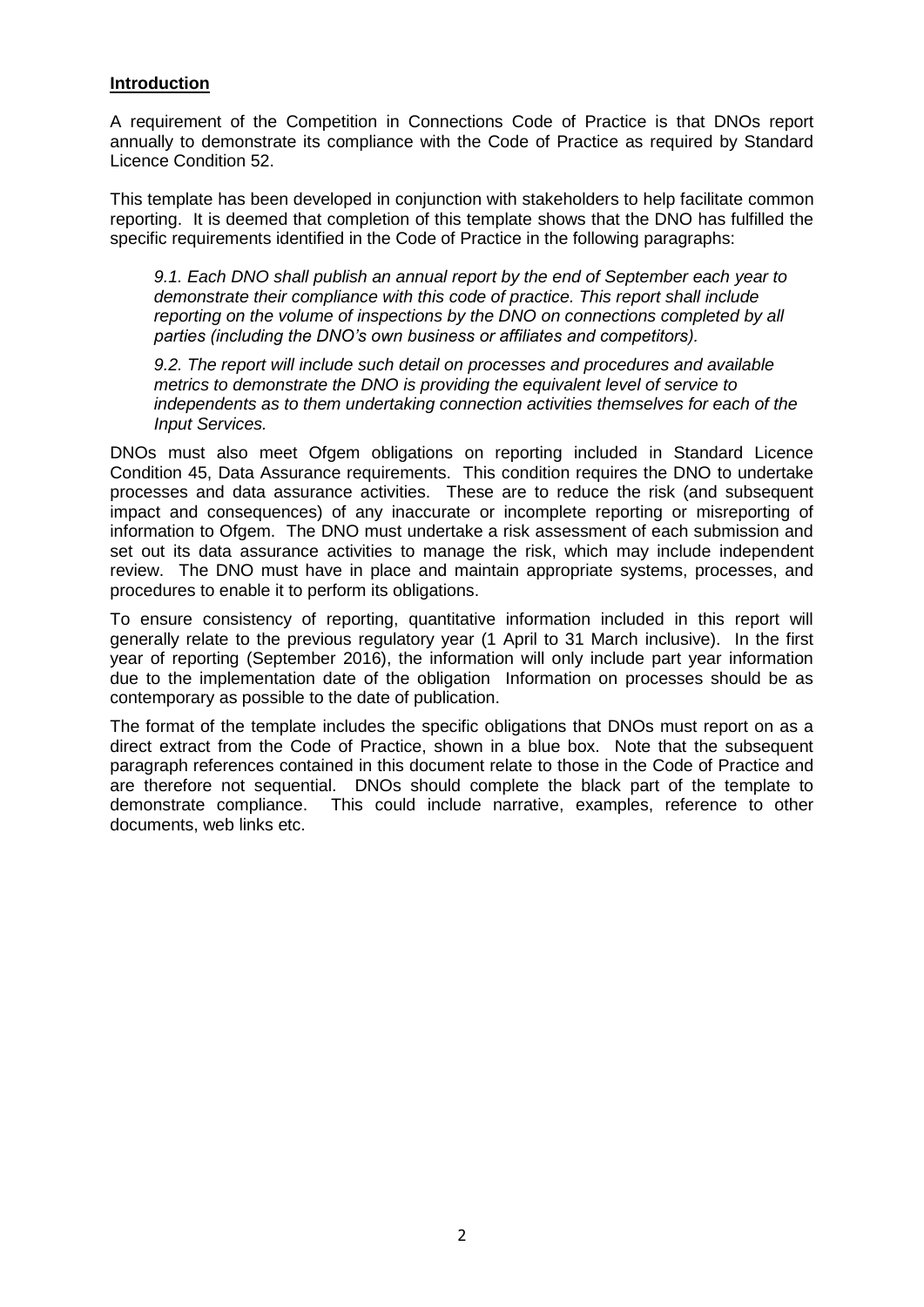## **Change Control**

| Version<br>number | Date     | Brief description of change |
|-------------------|----------|-----------------------------|
| 1.0               | 23.08.17 | N/A                         |
|                   |          |                             |
|                   |          |                             |
|                   |          |                             |
|                   |          |                             |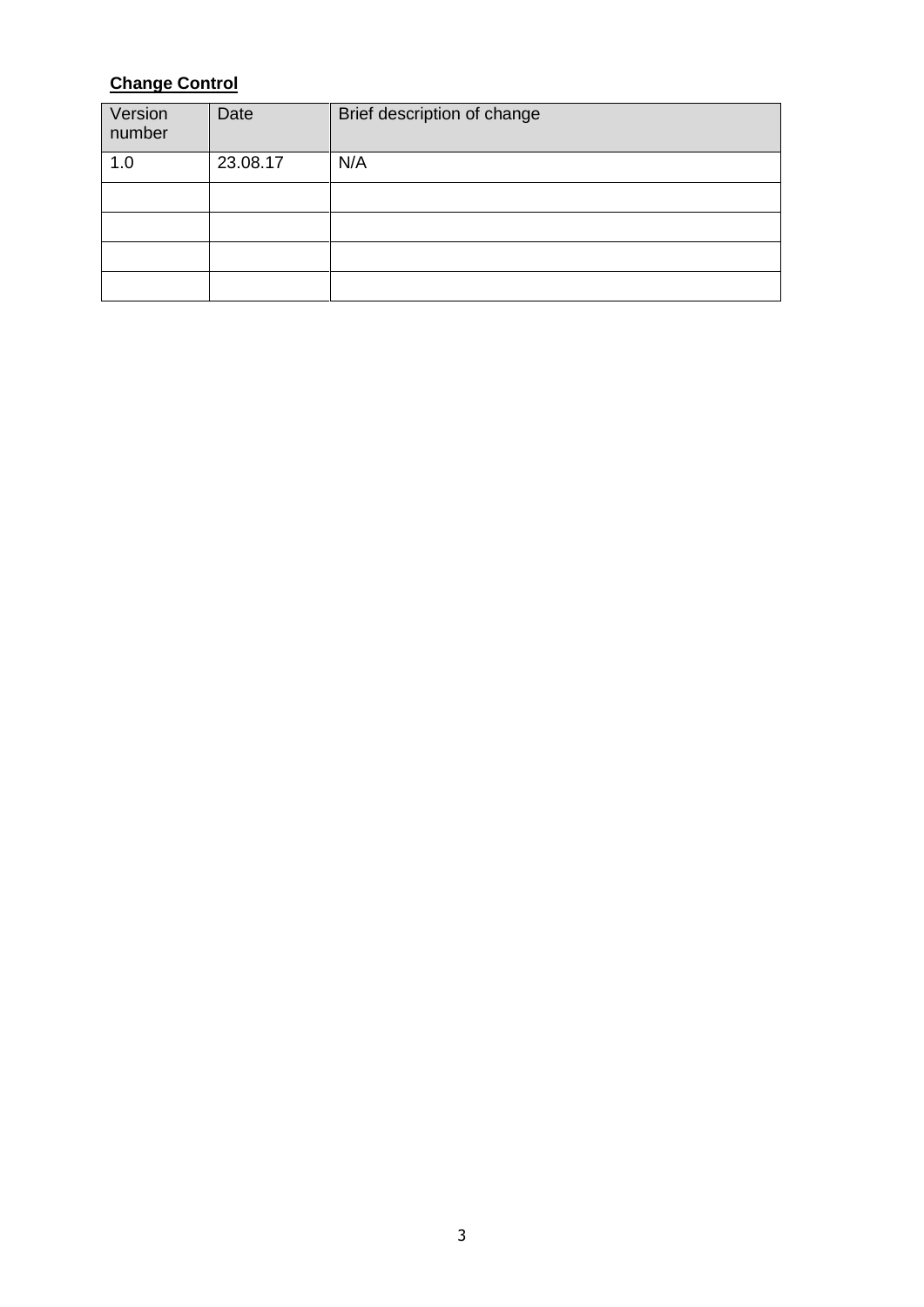#### **4.3 The Connection Application**

*4.3.2 On receiving a Connection request, the DNO will provide the Customer with a detailed explanation of the competitive Connections market and ICPs that may be available in their Distribution Services Area.*

On receiving a Connection request, all our confirmation letters and subsequent convertible quotations contain the following standard paragraph included "We actively promote competition in connections and are committed to maintaining an environment which independent companies can compete freely and fairly to undertake contestable works". We are, therefore, providing two alternative quotations. One quotation is for Northern Powergrid to carry out both the contestable works and the non-contestable works and the other quotation is for Northern Powergrid to carry out the non-contestable works only. Customers are able to appoint an ICP to carry out the contestable work. Consequently, this enables a customer to obtain quotations from ICPs and to be able to easily compare the ICPs' prices for the contestable work with ours.

A list of ICPs operating in our area can be found on our website at: [www.northernpowergrid.com/alternative-providers.](file://ad03.local/shares/Quality%20Assurance/Connections/Letters/Major%20work/1.%20Draft%20dual%20quote%20-%20HV/www.northernpowergrid.com/alternative-providers)". This link to our alternative providers register allows a customer to access a list of ICPs who are active within Northern Powergrid's license areas along with direct contact details for each ICP.

Additionally, and following direct ICP feedback, we have taken the promotion of competition one stage earlier to promote competition at source before the application is made. We achieved this by updating our web-based applications system to make customers aware of the choices they have when it comes to their new connections prior to submitting an application request.

Finally, all our external connections related email communications contain a company standard auto signature that highlights competition in connections and provides a direct link to our external website where the customer can find further comprehensive information relating to competition in connections.

#### *4.3.3 In addition, each DNO will ensure that its website contains consistent and clear information for Connection Customers that enables them to access the competitive Connections' market.*

Northern Powegrid has a dedicated competition in connections webpage [\(www.northernpowergrid.com/competition-in-connections\)](http://www.northernpowergrid.com/competition-in-connections). This dedicated webpage contains a comprehensive overview of Competition and the alternative options available to customers when it comes to their new connection. This page also provides a direct link to our own alternative providers register where a customer can access a list of active ICPs within Northern Powergrid's license areas displayed in randomised order each time the page is loaded and find contact details for each ICP [\(www.northernpowergrid.com/alternative](http://www.northernpowergrid.com/alternative-providers)[providers\)](http://www.northernpowergrid.com/alternative-providers), therefore effectively allowing customers to shop around when it comes to their new connection. In addition, we also provide a link to the NERs website where an exhaustive list of ICPs can be found.

Finally this page also holds a number of useful documents that further detail competition, an example of which is a direct link to our simplifying competition in connections guidance brochure [\(www.northernpowergrid.com/downloads/2511\)](http://www.northernpowergrid.com/downloads/2511).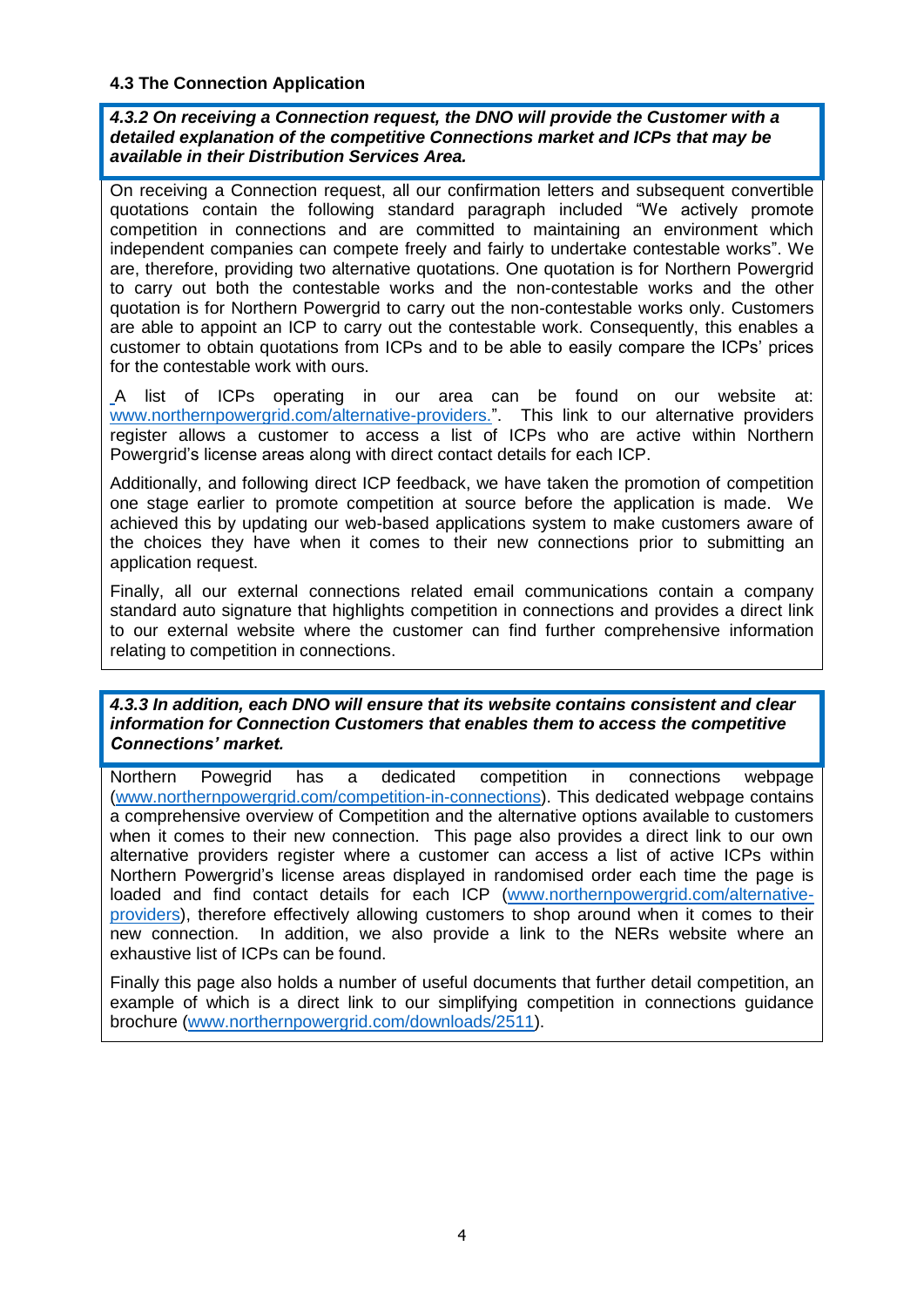*4.3.4 Where the Customer makes a request to the DNO for a Connection in a Relevant Market Segment, the DNO shall provide the Customer with a Convertible Quotation. The Customer can either accept the Convertible Quotation or provide the Point of Connection to an ICP in order to obtain a competitive quote for the Contestable Works. The Customer can then choose whether it wants the DNO or an ICP to carry out all or some of the Contestable Work.*

All requests made under Section 16 of the Electricity Act where the connection work falls within the Relevant Market Segments (RMS) applicable to competition in connections receive a fully transferable and convertible quotation. The quotation contains two separate acceptance forms which enables the customer to choose to have both the contestable and non-contestable works to be completed by Northern Powergrid or for an ICP to carry out the contestable items with Northern Powergrid carrying out the non-contestable items only. This excludes unmetered quotations where this work is fully contestable. Our connection offer for these works advises the applicant that an ICP can carry out all connections work and provides a link to our dedicated competition in connections web page.

*4.3.5 As part of producing a Convertible Quotation the DNO will determine:* 

- *the Point of Connection to its Distribution System;*
- *whether any reinforcement of the existing Distribution System is required;*
- *whether part of the Distribution System needs to be diverted;*

*the Convertible Quotation the DNO issues shall contain details of:* 

- *the charges for the Non-Contestable Works;*
- *the charges for Contestable Works;*
- *the work and costs of providing the new Connection; and*
- *the options the Customer has for accepting the quotation or progressing with an ICP.*

All Northern Powergrid convertible quotations are issued with a geographical plan indicating the proposed Point of Connection location i.e. a point A & point B upon our existing distribution network. Also included are specific sections in both the DNO element and the ICP element detailing the works to be undertaken for each option. This includes a section covering the replacement of system assets (reinforcement works).

In addition, any required diversions are identified in the common quotation details with further actual details of the work to be undertaken being provided within both the DNO and ICP elements of the convertible quotation.

The costs for both elements of the works are broken down by work category, into a single table, and split into separate contestable and non-contestable elements.

These quotations are fully convertible and have separate acceptance forms allowing a customer to decide which option to take forward. Within the ICP element we make it clear that the customer needs to appoint a suitably accredited ICP to undertake the contestable elements of the work.

Furthermore, the first two pages of our convertible quotations provide further details about contestable and non-contestable works along with a link to our alternative providers register which allows customers to shop around when it comes to their new connection.

*4.3.6 The charges for the Non-Contestable Works in a Convertible Quotation shall be comparable irrespective of whether an ICP or the DNO undertakes the Contestable Works.*

Northern Powergrid uses the same price book when building quotations for contestable and non-contestable items, therefore ensuring the price for the non-contestable elements of a convertible quotation remains equivalent for either option of the quotation.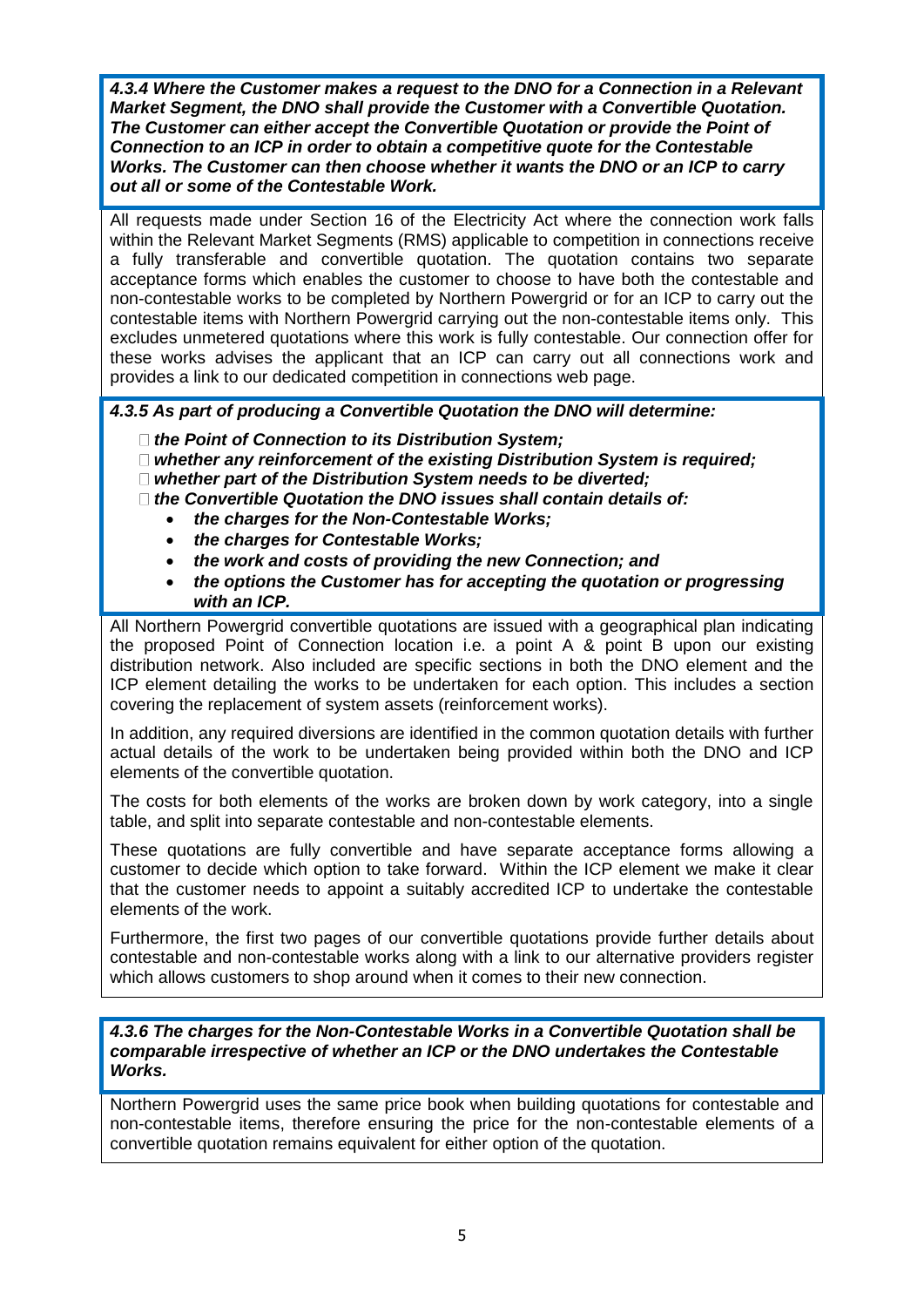#### **4.5 Determining whether ICP can undertake assessment of POINT OF CONNECTION**

*4.5.2 The DNO will publish circumstances, and the reasons why, where an Accredited ICP cannot undertake the assessment of the Point of Connection. The ICP will be unable to determine the Point of Connection because the DNO:* 

### *has not made sufficient information available; and/or*

*has stated that only it can undertake the assessment.*

Information relating to the circumstances where an ICP can self-determine a Point of Connection is published on Northern Powergrid's dedicated competition in connections webpage [\(Self Determination of Point of Connection and Self Design Approval Criteria](http://www.northernpowergrid.com/asset/0/document/1984.pdf) – IMP/001/010/001). This document also provides guidance on the assessments required to assess the suitability of a Point of Connection.

We have also published our standard design matrix rules [IMP/001/107](http://www.northernpowergrid.com/downloads/3612) which has recently been updated (September 2017). The changes made to the document cover Low Carbon Technologies ("LCTs"), a revised maximum number of non-electrically heated connections and mains extensions for both new metered and unmetered connections as well as providing guidance on the modification of existing street lighting networks. The document also contains links to our equivalent mains cable length spreadsheets which are available via our website to assist ICPs in assessing a Point of Connection on a network with mixed cable types.

#### **4.6 DNO Input Services where the ICP determines the POINT OF CONNECTION**

*4.6.1 The DNO will make available access to such information as the ICP is reasonably likely to require in order to assess the Point of Connection. This information will be available on an equivalent basis as it is to the DNO, normally on a 24/7 basis. The information will enable ICPs to either:* 

*i) self-select a Point of Connection in combination with the Standard Design Matrix (see section 4.9 below); or* 

*ii) carry out assessment and design of the Point of Connection using the DNO's standards and process utilizing the technical competency of the ICPs design team (see sections 4.10, 4.12 and 4.15 below).*

Northern Powergrid has provided ICPs with access to asset information and data through a variety of methods as set out in 4.6.2 below.

In addition, we have undertaken a programme of engagement with ICPs to ensure all are satisfied with our information/data provision approach. The information is made available to an ICP on a 24/7 basis via direct access to our systems where current systems allow. Alternatively, information is available upon request to our dedicated Connections Input Services team in a timeframe stipulated in the form of a Service Level Agreement.

#### *4.6.2 Such information will include:*

- *- geographical network records showing the location, size and type of assets;*
- *- load information for the Distribution System, including guidance on the rules to be applied when allocating demand diversity of new and existing Customers to circuits;*
- *- relevant design standards and documents (e.g. the Energy Network Association's engineering recommendation G81);*
- *- asset sizes and ratings;*
- *- network operational diagrams.*

Northern Powergrid has provided ICPs with access to asset information and data through a variety of methods. These include:

Distribution network records via a download and VPN facility available 24/7 hours a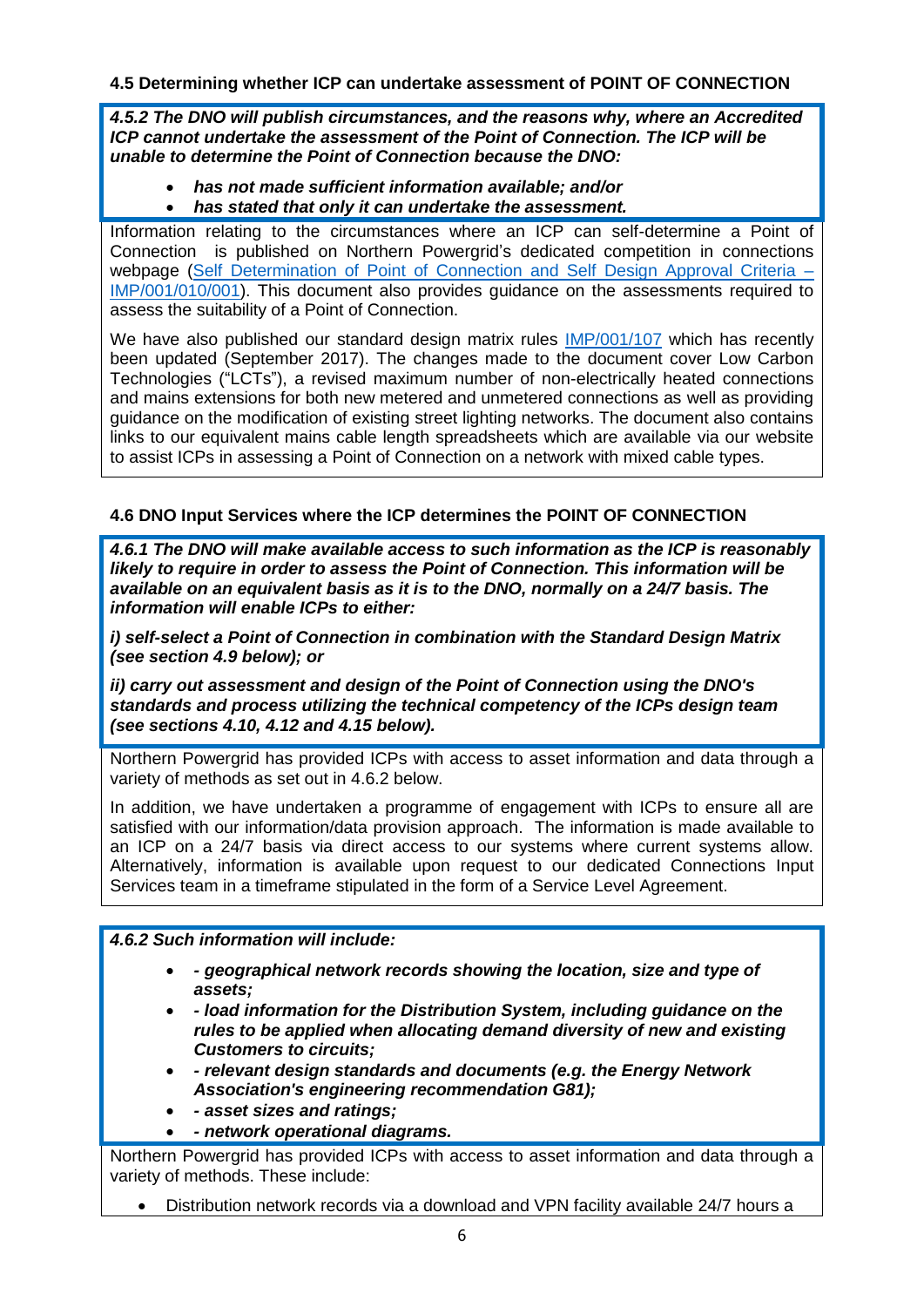day;

- Asset attribute data:
	- o VPN access to asset records or access to the Long term Development Statements via our website; and
	- $\circ$  For more complex enquiries, data being provided within two working days;
- 11kV half-hourly demand data being provided within two working days;
- Planned network reinforcement and asset replacement data being available via our website;
- Generation availability data being available via our website; and
- Published cable and overhead line ratings [Northern Powergrid](http://www.northernpowergrid.com/asset/2/document/2485.xlsx) ‐ Cable Ratings along with associated full codes of practice for cable [IMP/001/013](http://www.northernpowergrid.com/asset/0/document/3299.pdf) and overhead line [IMP/001/011](http://www.northernpowergrid.com/asset/0/document/1995.pdf) ratings.

In addition, Northern Powergrid has undertaken a programme of engagement with ICPs to ensure all are satisfied with our information/data provision approach, including:

- Publication of a comprehensive document providing ICPs with guidelines in respect of self-select Point of Connection limits, design considerations and design approval requirements, including details of how to obtain data from Northern Powergrid;
- Establishment of bi-annual ICP seminars, with the opportunity for ICPs to raise queries in an open forum;
- Monthly ICP surgeries, with the opportunity for ICPs to raise queries in a more confidential environment; and
- Supporting information requests from ICPs via our dedicated Connections Input Services Team.

Northern Powergrid believes the information/data provision currently available is the best solution available with the systems currently in operation. Moving forwards, we have heavily invested in a new suite of asset management solutions that will provide enhanced opportunities for ICPs to access our asset data.

#### **4.8 Point of Connection Accreditation**

*4.8.2 Each DNO will, at least annually, assess the areas where accreditation is not available and ensure that the NERS service provider is aware of these omissions from the overall NERS scheme. Once these have been identified the DNOs will work with NERS to put in place the appropriate scope changes or additions to increase areas of accreditation where practicable.*

Northern Powergrid is not aware of current areas where NERS accreditation is not available. We will, however, continue to engage with ICPs on this subject at our bi-annual ICP seminars and other external stakeholder events we attend, along with the Competition in Connections Code of Practice working group to ensure that NERS is made aware of any omissions and implements any new accreditations or modifies existing accreditations as required.

#### **4.9 POINT OF CONNECTION assessment Using Standard Design Matrix**

*4.9.1 Some Point of Connection designs can be determined using a Standard Design Matrix. To facilitate this, the DNO shall publish an up-to-date Standard Design Matrix for use by the ICP. Figure 3 below sets out the key process steps in using the Standard Design Matrix.*

We have developed and published a design matrix for non-technical designs [\(IMP/001/107\)](http://www.northernpowergrid.com/downloads/3612).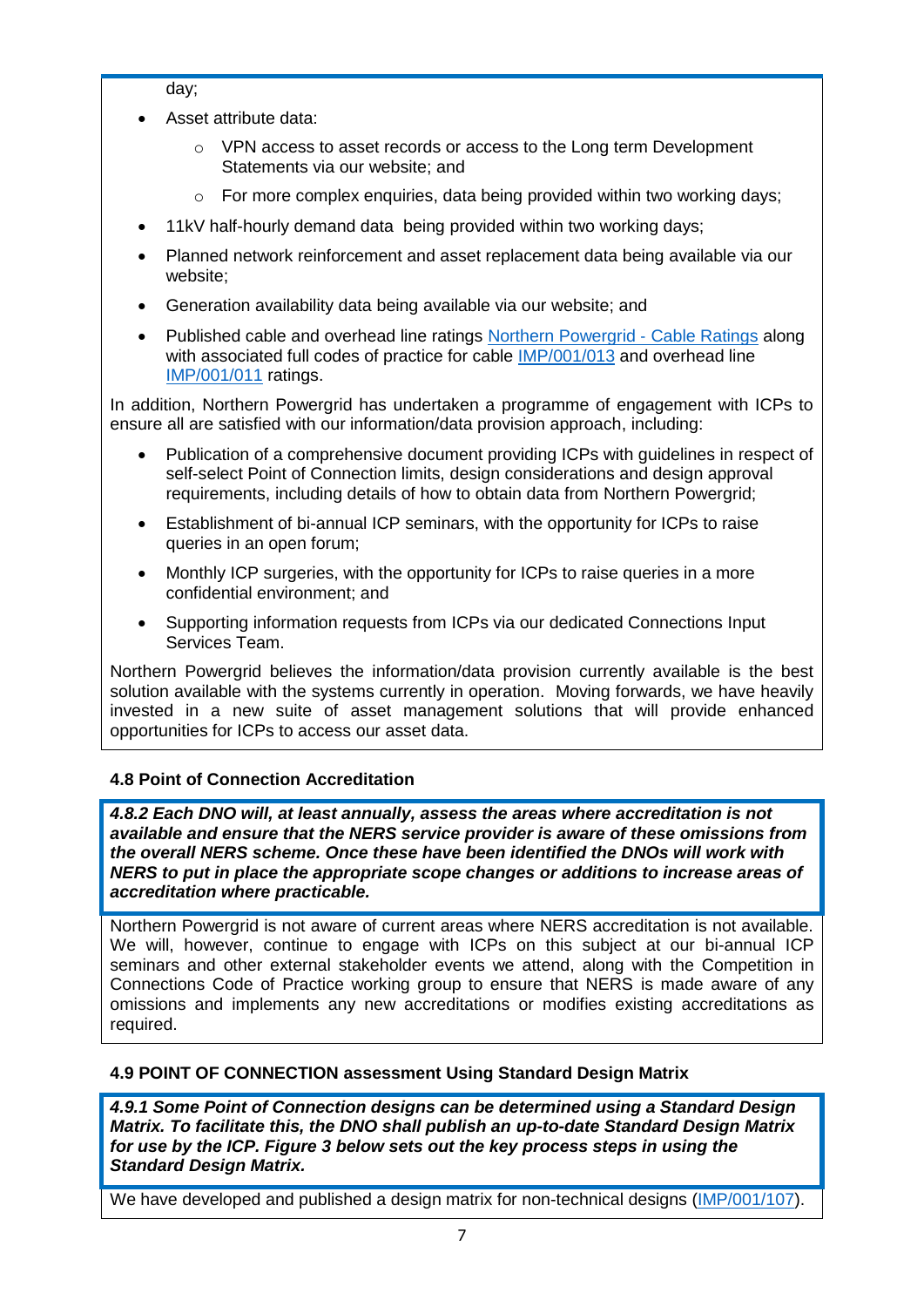This matrix covers connections to underground cable networks for single domestic and commercial connections of up to 80Amps per phase and up to 20 non-electrically heated plots on a housing development giving maximum design loads of up to 60kVA.

In addition, this matrix now covers up to 6 plots utilising LCTs and electric heating as long as they are within the prescribed limits of the matrix.

#### *4.9.2 To allow the ICP to use the Standard Design Matrix the DNO will provide the following;*

- *the process to be applied when using the Standard Design Matrix;*
- *a Standard Design Matrix that will assist in assessing the capacity that can be connected to an existing network;*
- *capacity data to be used within the Standard Design Matrix; and*
- *geographical network data to allow the ICP to check where the Point of Connection is to be located on the DNO's Distribution System.*

Northern Powergrid's design matrix [\(IMP/001/107\)](http://www.northernpowergrid.com/downloads/3612) has been written in the form of a Code of Practice which provides full details of what can and cannot be connected to Northern Powergrid's existing distribution network along with any design limitations and indications of where a Point of Connection determination must be referred to Northern Powergrid for a technical assessment.

This design matrix is not reliant upon access to capacity data as the Code of Practice has been developed and written in such a way that, if an ICP follows the rules, then any subsequent capacity-related issues will be addressed and covered directly by Northern Powergrid.

Access to our existing mains records is provided in line with 4.6.2 above.

#### **4.11 Information Exchanges**

*4.11.1 The ICP and DNO shall each use their reasonable endeavours to exchange information required to determine the Point of Connection. The information from the ICP will be provided at the following stages:* 

- *Point of Connection Notice – when the ICP commences investigating a Point of Connection;*
- *Point of Connection Issue – when the ICP issues a quotation to a Customer; and*
- *Point of Connection Acceptance – when the Customer accepts the quotation issued by the ICP.*

#### *4.11.4 The DNO will ensure that all relevant information is made available to the ICP either on-line or on request.*

Northern Powergrid has developed a Self-Determined Point of Connection Notice form to enable ICPs to notify Northern Powergrid when they commence, issue and receive customer acceptance of a self-determined Point of Connection.

This form has been published on our dedicated Competition in Connections web page [Self-](http://www.northernpowergrid.com/downloads/2629)[Determined Point of Connection Notice Form](http://www.northernpowergrid.com/downloads/2629)

During the period from  $1<sup>st</sup>$  April 2016 to  $31<sup>st</sup>$  March 2017, we have had no ICPs who have elected to self-determine a Point of Connection for a technical design and, therefore, have received no notices from ICPs.

As interest in this area develops, we are committed to working closely alongside ICPs to further develop these notifications and ensure that any relevant information is made available to them.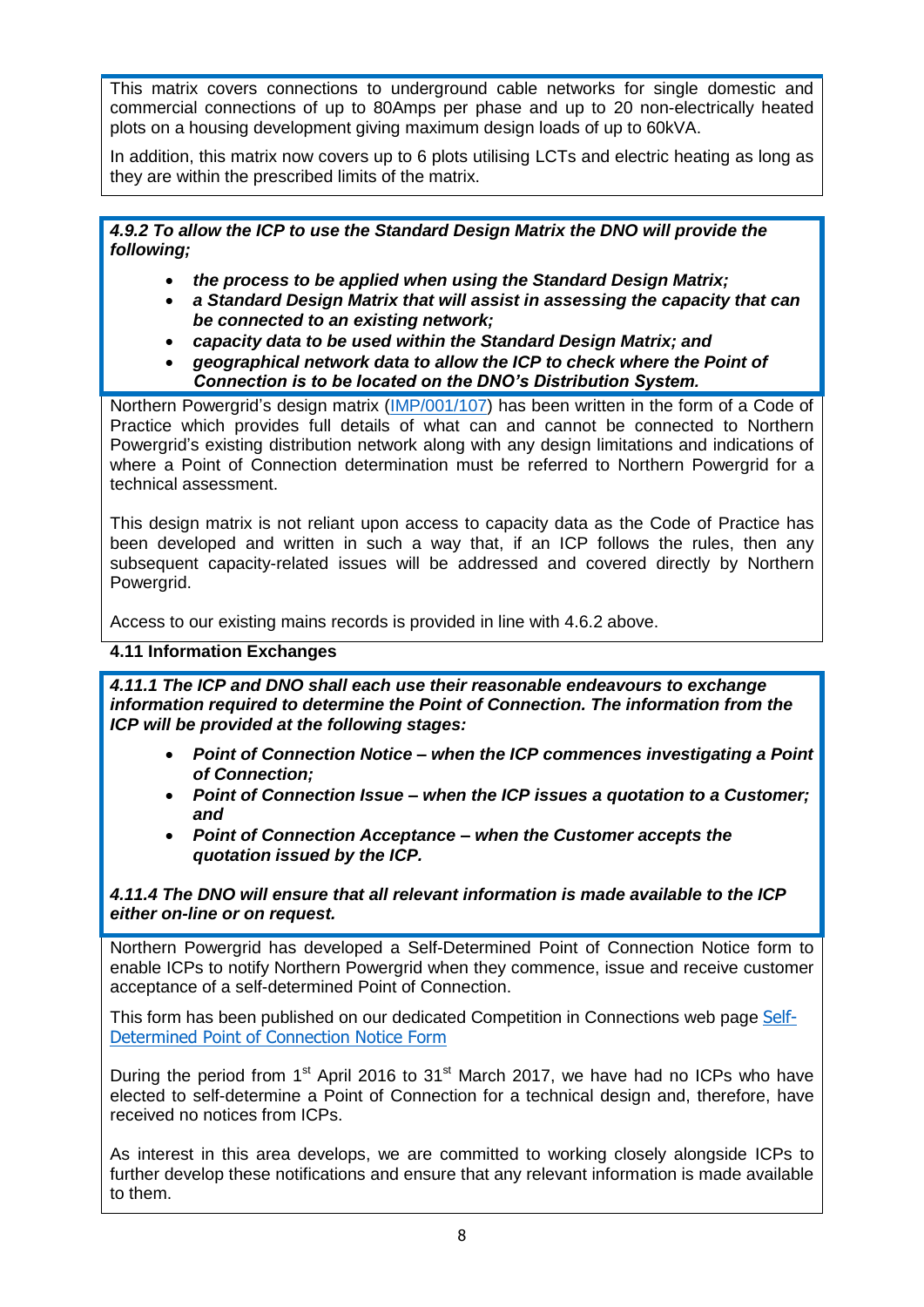#### **4.12 Self Determination Information**

*4.12.1 Each DNO will publish when an ICP can self-determine their own POINT OF CONNECTION utilising the common template below.*

Northern Powergrid publishes the instances where an ICP can self-determine its own Point of Connection on our dedicated Competition in Connections web page [\(Self Determination of](http://www.northernpowergrid.com/downloads/2456)  [Point of Connection and Self Design Approval Criteria\)](http://www.northernpowergrid.com/downloads/2456).

A relevant extract of the document is shown below:

4.12.1 Instances where an ICP can self-determine their own Point of Connection

| <b>Market Segment</b> | Self-determination available<br>(Yes/No) | <b>Comment</b>                                                                      |
|-----------------------|------------------------------------------|-------------------------------------------------------------------------------------|
| LV demand             | Yes                                      | Up to 250kVA                                                                        |
| HV demand             | Yes                                      | Up to 3,000kVA                                                                      |
| <b>HV/EHV</b> demand  | <b>No</b>                                | Reference to NPg needs to be<br>made                                                |
| EHV/132kV demand      | <b>No</b>                                | Reference to NPg needs to be<br>made.                                               |
| <b>DG LV</b>          | Yes                                      | Up to 190kW                                                                         |
| <b>DG HV/EHV</b>      | Yes                                      | Up to 190kW                                                                         |
| <b>UMSLA</b>          | Yes                                      | The ICP must follow the design<br>matrix as provided within<br>document IMP/001/007 |
| <b>UMS Other</b>      | Yes                                      | As above                                                                            |
| <b>UMS PFI</b>        | Yes                                      | As above                                                                            |

*4.12.2 Each DNO will publish the criteria by which an ICP can determine their own POINT OF CONNECTION utilising a Standard Design Matrix utilising the common template below.*

Northern Powergrid publishes a code of practice which stipulates the instances where an ICP can self-determine its own Point of Connection utlising our standard design matirx [\(IMP/001/107\).](http://www.northernpowergrid.com/downloads/3612)

This code of practice has recenty been re-written to further externd the instances in which the matrix can be used. A summary of the key changes is as follows;

- 315kVA transformers can now be used for up to 6 domestic connections and unmetered connections;
- The maximum number of domestic connections on a 500kVA transformer is now 20;
- Service length has been extended to 30 metres for metered connections only;
- Up to 6 LCTs are allowed, providing the load requirements do not exceed 16amps/phase;
- Mains extensions are now allowed for unmetered connections;
- Equivalent cable lengths spreadsheets for both metered and unmetered connections are now refered to within the Code of Practice, with instuctions for their use; and

 New Equivalent Cable length spreadsheets have been published on our website, with links being provided within the Code of Practice, as below: <http://www.northernpowergrid.com/downloads/3052> for metered connections; and <http://www.northernpowergrid.com/downloads/3053> for unmetered connections.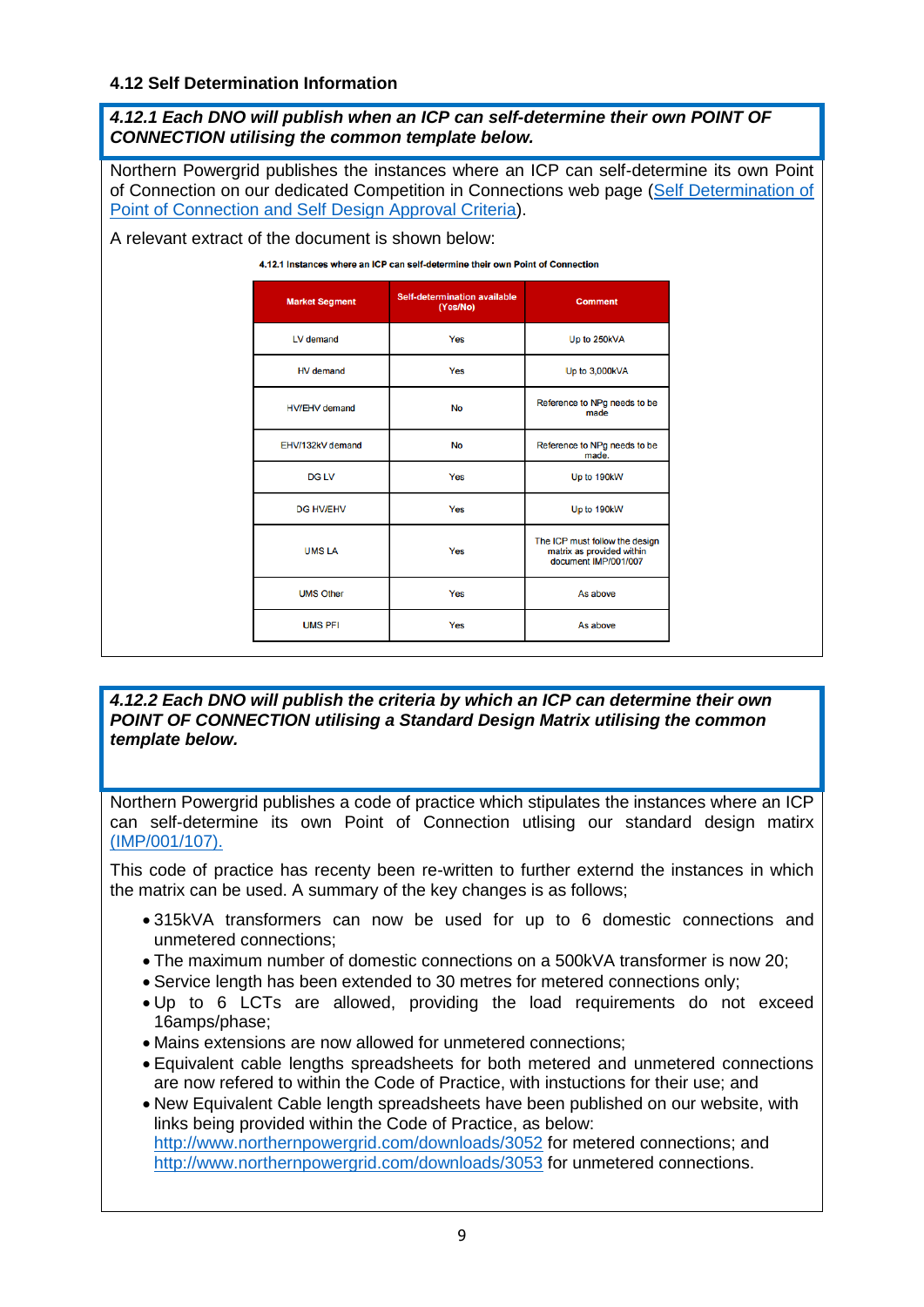| <b>Market Segment</b> | <b>Self Determination</b><br><b>Available (Yes/No)</b> | <b>Comment</b>                                                                             | <b>Number of DNO</b><br><b>Quotes Issued</b> | <b>Number of SLC15</b><br><b>Quotes Issued</b> | <b>Number of Self</b><br><b>Determined by</b><br><b>Standard Design</b><br><b>Matrix</b> | <b>Number of Self</b><br><b>Determined by</b><br><b>Technical</b><br><b>Competence</b> |
|-----------------------|--------------------------------------------------------|--------------------------------------------------------------------------------------------|----------------------------------------------|------------------------------------------------|------------------------------------------------------------------------------------------|----------------------------------------------------------------------------------------|
| LV demand             | Yes                                                    | Up to 250kVA                                                                               | 3017                                         | 979                                            | 16 (95<br>Connections)                                                                   | $\overline{0}$                                                                         |
| HV demand             | Yes                                                    | Up to 3,000kVA                                                                             | 1501                                         | 1436                                           | $\mathbf{0}$                                                                             | $\overline{0}$                                                                         |
| HVEHV demand          | <b>No</b>                                              | Reference to<br>Northern Powergrid<br>needs to be made                                     | 7                                            | 11                                             | $\mathbf 0$                                                                              | $\overline{0}$                                                                         |
| EHV132 demand         | Yes                                                    | Reference to<br>Northern Powergrid<br>needs to be made                                     | 3                                            | $\mathbf{1}$                                   | $\mathbf 0$                                                                              | $\overline{0}$                                                                         |
| DG LV                 | Yes                                                    | Up to 190kW                                                                                | 147                                          | 12                                             | $\mathbf 0$                                                                              | $\overline{0}$                                                                         |
| DG HVEHV              | Yes                                                    | Up to 190kW                                                                                | 466                                          | 29                                             | $\overline{0}$                                                                           | $\overline{0}$                                                                         |
| <b>UMS LA</b>         | Yes                                                    | The ICP must follow<br>the design matrix as<br>provided within<br>document<br>IMP/001/1007 | 3590                                         | $\mathbf 0$                                    | $\Omega$                                                                                 | $\overline{0}$                                                                         |
| <b>UMS Other</b>      | Yes                                                    | As above                                                                                   | 572                                          |                                                | 898 (14,366)<br>connections)                                                             | $\overline{0}$                                                                         |
| <b>UMS PFI</b>        | Yes                                                    | As above                                                                                   | 0                                            | 979                                            | 223 (15,786)<br>connections)                                                             | $\overline{0}$                                                                         |

## **Table 1: Information on Self-Determination of Points of Connection 1st April 2016 to 31st March 2017**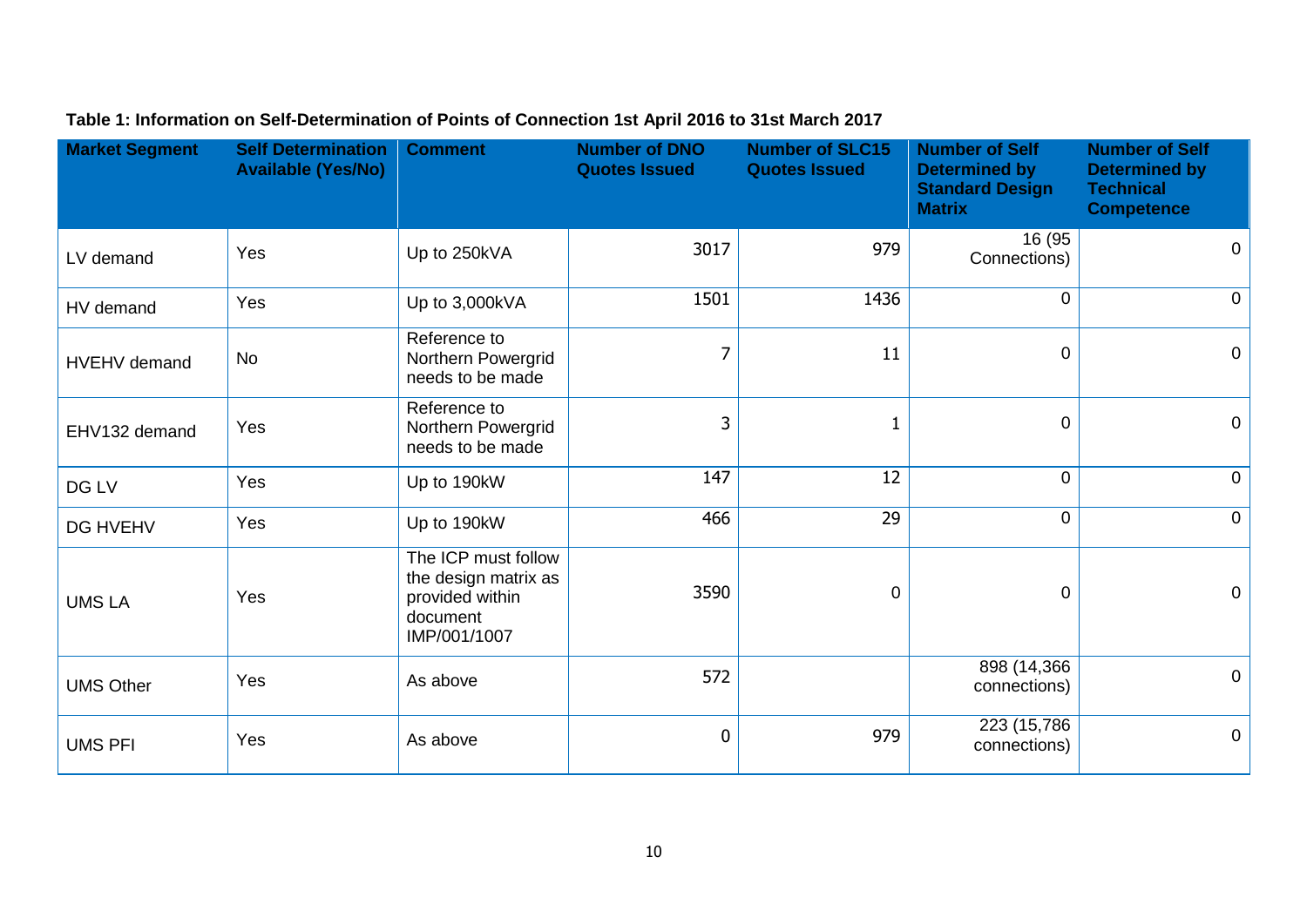#### **4.13 Connection Design**

*4.13.2 In designing the Connection the ICP shall take account of any reasonable requirements of the DNO, and all of the DNO's design standards in place at the time. All relevant design standards and specifications, such as G81, will be made available.*

Northern Powergrid publishes all relevant design standards and specifications on its website. Examples of the relevant documents are listed below, complete with a hyperlink direct to each document.

- IMP/001/007 [Code of Practice for the Economic Development of Distribution Systems](http://www.northernpowergrid.com/asset/0/document/1678.pdf)  [with Distributed Generation](http://www.northernpowergrid.com/asset/0/document/1678.pdf)
- IMP/001/010 [Code of Practice for Standard Arrangements for Customer Connections](http://www.northernpowergrid.com/asset/0/document/1824.pdf)
- IMP/001/911 [Code of Practice for the Economic Development of the LV Network](http://www.northernpowergrid.com/asset/0/document/109.pdf)
- IMP/001/912 [Code of Practice for the Economic Development of the HV network](http://www.northernpowergrid.com/asset/0/document/111.pdf)
- NSP/002 [Policy for the Installation of Distribution Power Cables](http://www.northernpowergrid.com/asset/0/document/1855.pdf)
- IMP/010/011 [Code of Practice for Earthing LV Networks and HV Distribution](http://www.northernpowergrid.com/asset/0/document/104.pdf)  **[Substations](http://www.northernpowergrid.com/asset/0/document/104.pdf)**
- IMP/001/012 [Code of Practice for Flood Mitigation at Operational Premises](http://www.northernpowergrid.com/asset/0/document/1991.pdf)
- [Northern Powergrid G81 Documents](http://www.northernpowergrid.com/document-library/)

In addition to the above published documents, an ICP can request any further relevant or associated documents by submitting a request to Northern Powergrid's dedicated Connection Input Services team [\(CinC.Connections@Northernpowergrid.com\)](mailto:CinC.Connections@Northernpowergrid.com) or they can be provided directly to ICPs at our monthly ICP surgeries held at our connections offices across our licence areas.

We continue to work with ICPs to modify and/or amend such polices and specifications to ensure our policies do not unnecessarily impede competition and to ensure ICPs are provided with clear specifications. For example, NSP/002 - [Policy for the Installation of](http://www.northernpowergrid.com/asset/0/document/1855.pdf)  [Distribution Power](http://www.northernpowergrid.com/asset/0/document/1855.pdf) Cables has previously been modified to include a maximum cable depth provision following ICP feedback. In addition, this document is currently being redrafted to further clarify our policy with regards to our preference of cable location, again following ICP feedback and interaction.

*4.13.3 Where the Connection Works are to be adopted by an IDNO, the DNO shall not require unduly onerous boundary requirements between the IDNO's network and the DNO's Distribution System. Where the DNO requires additional assets to be provided at the boundary (other than those it would require if it was connecting the Connection Works to its own Distribution System) the DNO shall set out the reasons.*

Northern Powergrid has decided that we still wish to utilise a linkbox as a point of isolation between our network and an IDNO network. We believe this complies with ESQCR requirements to have a point of isolation at the boundary of a network as well as being good practice to aid in the ability to repair faults. We have undertaken a range of engagement with ICPs to ensure we are no longer on the critical path of the ICP when we wish to install a linkbox. We have created three different options for the installation of link boxes in these instances, which are:

- Northern Powergrid funds and installs the linkbox either before energisation, if possible, or afterwards, in which case we would not interfere with the ICP's energisation if the linkbox was not installed beforehand;
- ICPs can visit one of our manned stores site, collect a link box and install it on our behalf, for which we would make a cost-reflective payment; or
- ICPs can source their own link box that complies with our specifications and install it on our behalf and be paid a cost relflective price for its provision and installation.

We believe the above options enable an ICP to undertake the work on behalf of its client, if it so chooses, whilst also ensuring Northern Powergrid is not on its critical path for the energisation of the relevant connection. We have spoken at length about this issue at our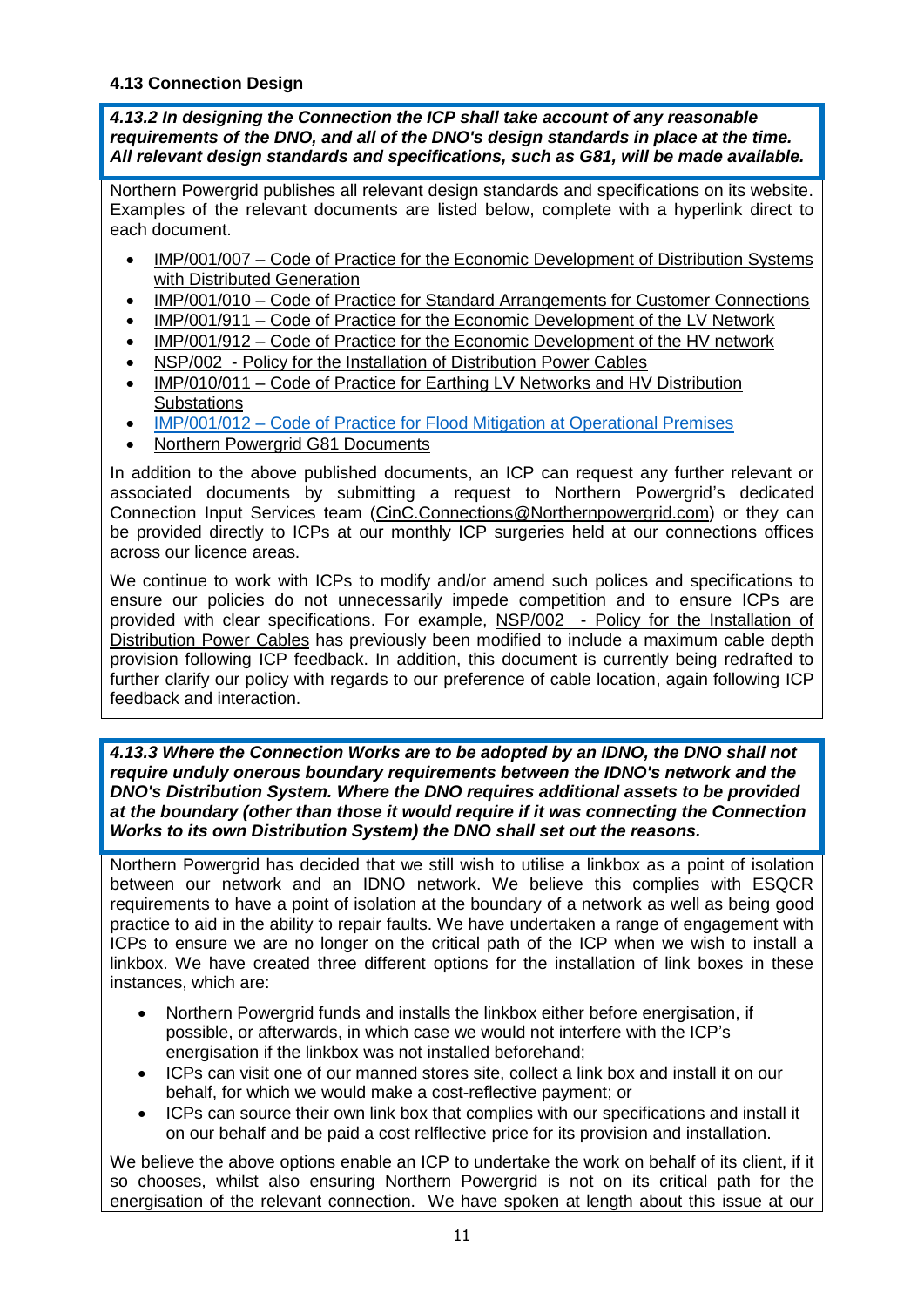ICP surgeries and, furthermore, have published a briefing on our website that has also been emailed to NERs registered ICPs. You can find a copy of this brief here: [The installation of](http://www.northernpowergrid.com/downloads/2486)  [Northern Powergrid](http://www.northernpowergrid.com/downloads/2486) funded link boxes

#### **4.16 Design Approval**

*4.16.3 DNOs shall complete and publish the following standard tables on their website.*

*The proposed tables would be set out as follows:*

**Table One – The market segments where the ICP is able to self-approve its designs** 

| Market Segment      | Self Approval      | Comment |
|---------------------|--------------------|---------|
|                     | Available (Yes/No) |         |
|                     |                    |         |
|                     |                    |         |
| LV demand           |                    |         |
| HV demand           |                    |         |
|                     |                    |         |
| <b>HVEHV</b> demand |                    |         |
|                     |                    |         |
| EHV132 demand       |                    |         |
| DG LV               |                    |         |
|                     |                    |         |
| <b>DG HVEHV</b>     |                    |         |
|                     |                    |         |
| UMS LA              |                    |         |
| <b>UMS Other</b>    |                    |         |
|                     |                    |         |
| UMS PFI             |                    |         |
|                     |                    |         |

#### **Table Two - Qualifying criteria that will apply to allow an ICP to move between the different levels of design approval**

| Level          | Criteria                                            |
|----------------|-----------------------------------------------------|
|                |                                                     |
| 2              |                                                     |
| 3              |                                                     |
|                | ICP fully able to self-approve contestable designs* |
| etc            |                                                     |
| *If applicable |                                                     |

Northern Powergrid publishes the market segments where an ICP is able to self-approve its own designs within the following document (Self Determination of Point of Connection and [Self Design Approval Criteria\)](http://www.northernpowergrid.com/downloads/2456)

A relevant extract of the above document is provided below: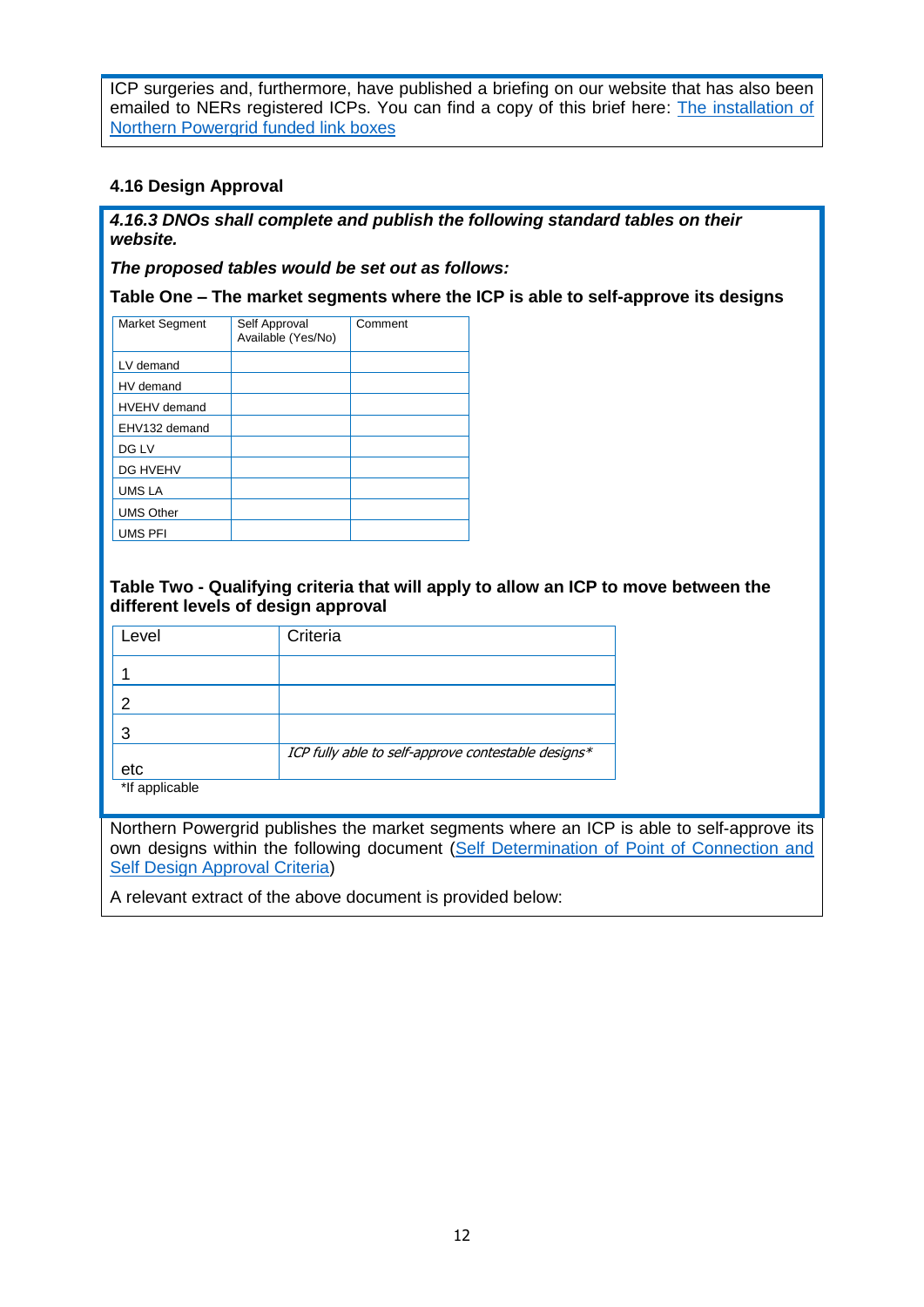#### 4.16.3 Table One - The market segments where the ICP is able to self-approve its designs

| <b>Relevant Market</b><br><b>Segment (RMS)</b> | Self-approval of<br>designs available<br>(Yes/No) | <b>Comment</b>                                                                                                               |
|------------------------------------------------|---------------------------------------------------|------------------------------------------------------------------------------------------------------------------------------|
| LV demand                                      | Yes                                               | Up to 250kVA                                                                                                                 |
| HV demand                                      | Yes                                               | Up to 3,000kVA                                                                                                               |
| <b>HV/EHV</b> demand                           | <b>No</b>                                         | Discussions will be needed with NPq for anyone<br>wanting to do this work on a job by job basis.                             |
| EHV/132kV demand                               | No                                                | Discussions will be needed with NPq for anyone<br>wanting to do this work on a job by job basis.                             |
| <b>DG LV</b>                                   | Yes                                               | Up to a maximum of 190kW                                                                                                     |
| <b>DG HV/EHV</b>                               | Yes                                               | Up to a maximum of 190kW                                                                                                     |
| <b>UMSLA</b><br>Yes                            |                                                   | Any design must be compliant with NPg CoP<br>IMP/001/007 - Any non-compliance will have to<br>be rectified at the ICP's cost |
| <b>UMS Other</b><br>Yes                        |                                                   | Any design must be compliant with NPg CoP<br>IMP/001/007 - Any non-compliance will have to<br>be rectified at the ICP's cost |
| <b>UMS PFI</b>                                 | Yes                                               | Any design must be compliant with NPg CoP<br>IMP/001/007 - Any non-compliance will have to<br>be rectified at the ICP's cost |

The qualifying criteria that applies to ICPs to allow them to move between the different levels of design approval is published within the following document [\(Design Inspection Levels for](http://www.northernpowergrid.com/downloads/2175)  [ICP Self Approved Designs\)](http://www.northernpowergrid.com/downloads/2175).

#### A relevant extract of the above document is provided below;

| <b>Voltage</b>                           | <b>Work Type</b><br>(Designs containing both<br>generation and demand<br>should be classed as<br>generation schemes) | <b>First</b><br><b>Inspection</b><br>Level | <b>Qualifying Count</b><br>to move to second<br>level | <b>Second</b><br><b>Inspection</b><br>Level | <b>Qualifying Count to move</b><br>to third level | <b>Third</b><br><b>Inspection</b><br><b>Level</b> |
|------------------------------------------|----------------------------------------------------------------------------------------------------------------------|--------------------------------------------|-------------------------------------------------------|---------------------------------------------|---------------------------------------------------|---------------------------------------------------|
| <b>HV</b> - Bespoke Design<br>up to 20kV |                                                                                                                      |                                            |                                                       |                                             |                                                   |                                                   |
|                                          | Generation > 200kVA                                                                                                  | 100%                                       |                                                       | 100%                                        |                                                   | 100%                                              |
|                                          | Generation up to 200kVA                                                                                              | 100%                                       | 12 jobs over a 6<br>month period                      | 50%                                         | 12 jobs over a 6 month<br>period                  | 25%                                               |
|                                          | Demand > 1000kVA                                                                                                     | 100%                                       |                                                       | 100%                                        |                                                   | 100%                                              |
|                                          | Demand between 500kVA<br>an 1000kVA                                                                                  | 100%                                       | 12 jobs over a 6<br>month period                      | 50%                                         | 12 jobs over a 6 month<br>period                  | 25%                                               |
|                                          | Demand < 500kVA                                                                                                      | 50%                                        | 12 jobs over a 6<br>month period                      | 25%                                         | 12 jobs over a 6 month<br>period                  | 10%                                               |
| LV Bespoke Design-<br>230/400V           |                                                                                                                      |                                            |                                                       |                                             |                                                   |                                                   |
|                                          | <b>Generation &gt;50kVA</b><br>$<$ 200 $kVA$                                                                         | 100%                                       | 12 jobs over a 6<br>month period                      | 50%                                         | 12 jobs over a 6 month<br>period                  | 25%                                               |
|                                          | Generation up to 50kVA                                                                                               | 50%                                        | 12 jobs over a 6<br>month period                      | 25%                                         | 12 jobs over a 6 month<br>period                  | 10%                                               |
|                                          | Demand > 250kVA                                                                                                      | 100%                                       | 12 jobs over a 6<br>month period                      | 100%                                        | 12 jobs over a 6 month<br>period                  | 100%                                              |
|                                          | Demand >60kVA<br>$<$ 250 $kVA$                                                                                       | 100%                                       | 12 jobs over a 6<br>month period                      | 50%                                         | 12 jobs over a 6 month<br>period                  | 25%                                               |
| <b>Design Matrix</b>                     |                                                                                                                      |                                            |                                                       |                                             |                                                   |                                                   |
|                                          | Demand up to 60kVA                                                                                                   | 50%                                        | 12 jobs over a 6<br>month period                      | 25%                                         | 12 jobs over a 6 month<br>period                  | 10%                                               |
|                                          | <b>Unmetered Connections</b>                                                                                         | 50%                                        |                                                       | 10%                                         |                                                   | 5%                                                |

*4.16.4 Where an ICP, having met the criteria set out by the DNO, undertakes design approval of the Connection Works the ICP shall not require design approval from the DNO. However, the ICP may still ask the DNO to approve or validate the design.*

Between 1<sup>st</sup> April 2016 and 31<sup>st</sup> March 2017, only three out of the current 64 ICPs, which have entered into an Adoption and Access Agreement with Northern Powergrid in order to operate within our licence areas, have elected to self-approve their own designs.

During this reporting period, although these three ICPs are able to self-approve their own designs, each ICP has continued to request Northern Powergrid to approve designs for an additional 21 schemes in total and, therefore, are still utilising the input services of Northern Powergrid for this activity. Northern Powergrid will continue to offer this input service in line with SLC15 where requested by an ICP to do so.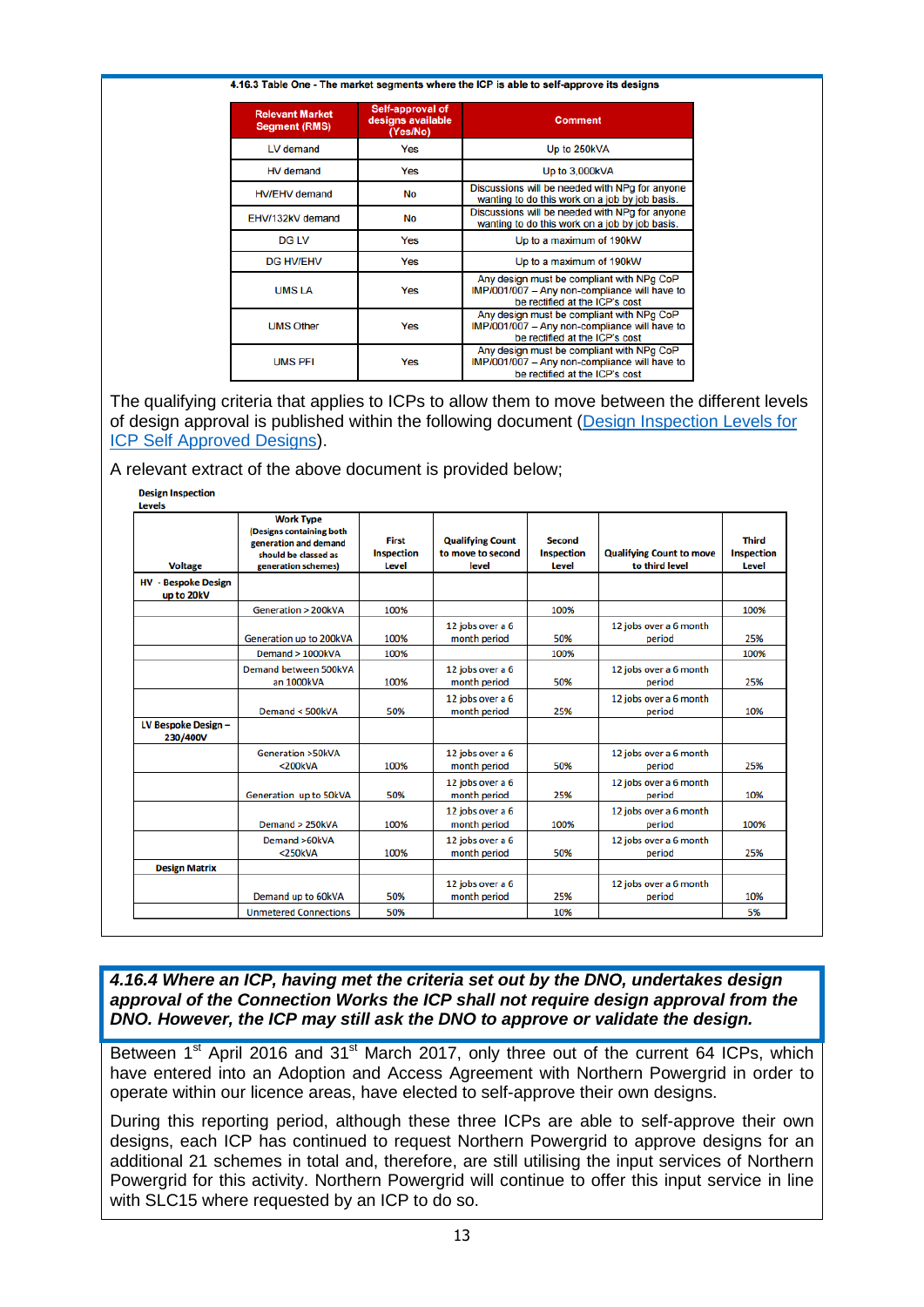*4.16.6 Where the design approval for Contestable Works is to be undertaken by an Accredited ICP, the ICP shall nevertheless submit the approved design to the DNO for inspection. As construction shall not need to wait to commence, such inspection shall not unduly delay the ICP in carrying out its works. Such inspection shall not exceed the level of inspection the DNO employs in its own connection services. To assist the inspection, the DNO may request the ICP to provide additional information. Where the inspection identifies non-conformance with the DNO's design standards or there was an issue with the POINT OF CONNECTION, the DNO shall notify the ICP of such noncompliances and any required corrective actions. The DNO shall be entitled to reinspect the design following completion of the corrective actions by the ICP.*

As set out in our response to 4.16.4 above, only three ICPs have elected to self-approve their own designs and have submitted a total of  $28$  self-approved designs in the period of 1<sup>st</sup> April 2016 to  $31<sup>st</sup>$  March 2017.

The table below details this activity split by ICP along with the number of self-approved designs inspected by Northern Powergrid in line with its published design inspection matrix.

| <b>ICP</b>                            | No of Self<br><b>Approved</b><br><b>Designs by</b><br><b>ICP</b> | <b>No of Self</b><br><b>Approved</b><br><b>Designs</b><br><b>Inspected by</b><br><b>Northern</b><br><b>Powergrid</b> |
|---------------------------------------|------------------------------------------------------------------|----------------------------------------------------------------------------------------------------------------------|
| Independent Connections Provider No 1 |                                                                  | 11                                                                                                                   |
| Independent Connections Provider No 2 | 6                                                                | 6                                                                                                                    |
| Independent Connections Provider No 3 | 21                                                               | 21                                                                                                                   |
| Total                                 | 28                                                               | 28                                                                                                                   |

For each of these 28 self-approved designs, the ICPs have been able to commence their contestable works with any required corrective actions being fedback to the ICP in line with the equivalent SLC15 design approval standard to ensure a timely response is provided, so enabling them to take the required correct actions at the earliest opportunity.

Where corrective actions have been required, Northern Powergrid has requested that the ICP re-submits its self-approved design with the relevant corrective actions made, which ensures that both the ICP's and Northern Powergrid's operatives are working to a compliant approved design on site.

*4.16.8 If the DNO has any concerns as to the competency of the Accredited ICP this must be highlighted to the NERS service provider and the ICP.*

Northern Powergrid is committed to working closely with both ICPs and NERS to ensure the competency of ICPs.

During the period of this report, Northern Powergrid has not had the need to notify NERS in relation to the competency of any currently active ICP within our license areas.

In instances where we do have concerns with regards to the competency of an ICP, we will highlight these concerns to NERS and the ICP(s) in question to resolve.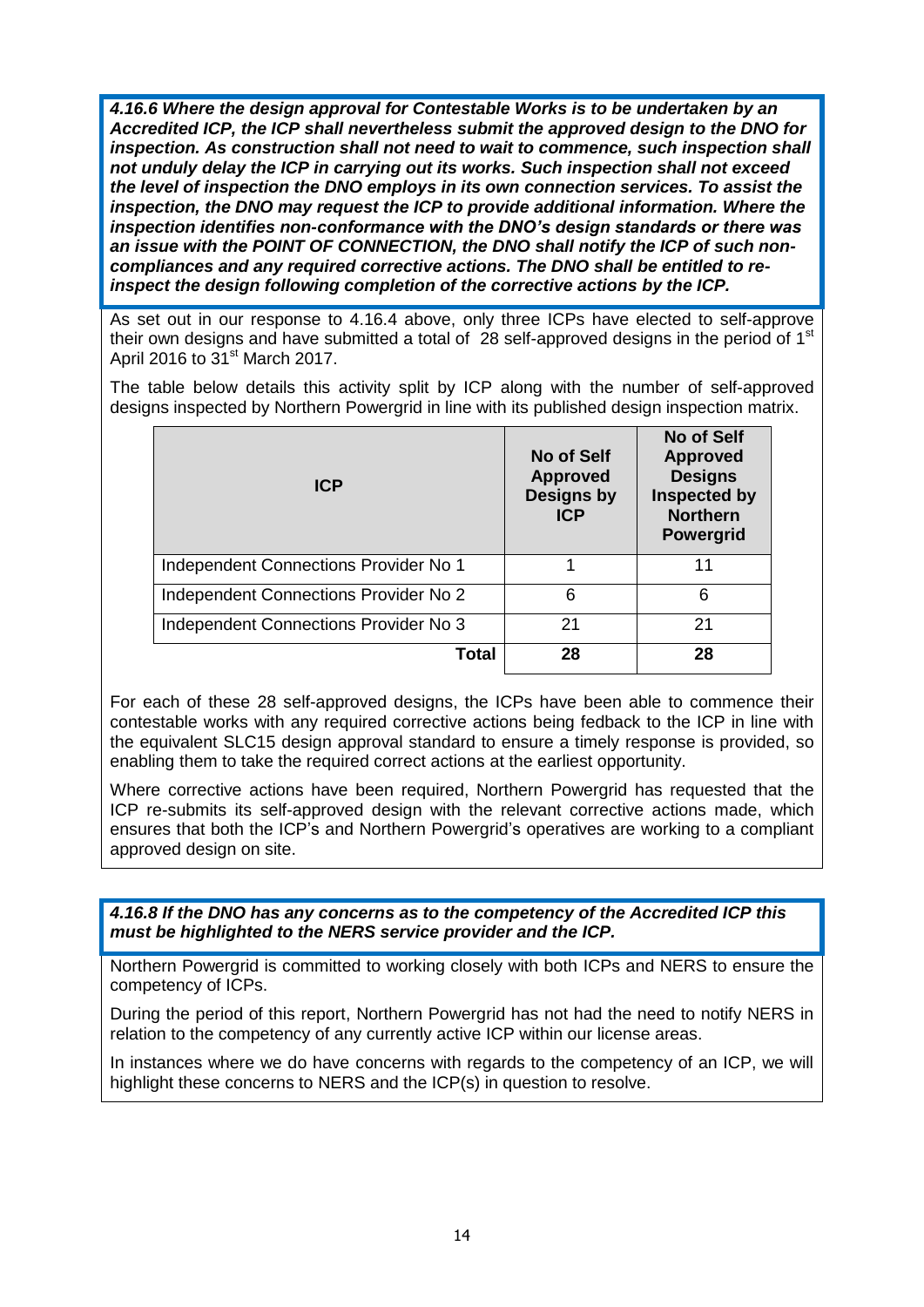| <b>Market Segment</b> | <b>Self Approval</b><br><b>Available (Yes/No)</b> | <b>Comment</b>                                                                                                     | <b>Number of</b><br><b>SLC15 Designs</b><br><b>Approved</b> | <b>Number of Self</b><br><b>Approved Designs</b> |
|-----------------------|---------------------------------------------------|--------------------------------------------------------------------------------------------------------------------|-------------------------------------------------------------|--------------------------------------------------|
| LV demand             | Yes                                               | Up to 250kVA                                                                                                       | 57                                                          | $13*$                                            |
| HV demand             | Yes                                               | Up to 3,000kVA                                                                                                     | 115                                                         | $15*$                                            |
| <b>HVEHV</b> demand   | <b>No</b>                                         | Discussions will be needed with Northern<br>Powergrid for anyone wanting to do this<br>work on a job by job basis. | 1                                                           | 0                                                |
| EHV132 demand         | <b>No</b>                                         | Discussions will be needed with Northern<br>Powergrid for anyone wanting to do this<br>work on a job by job basis. | 0                                                           | N/A                                              |
| DG LV                 | Yes                                               | Up to a maximum of 190kW                                                                                           | 0                                                           | $\mathbf 0$                                      |
| <b>DG HVEHV</b>       | Yes                                               | Up to a maximum of 190kW                                                                                           | 16                                                          | 0                                                |
| <b>UMS LA</b>         | Yes                                               | Any design must be compliant with<br>Northern Powergrid CoP IMP/001/007                                            | $\overline{0}$                                              | $0^*$                                            |
| <b>UMS Other</b>      | Yes                                               | Any design must be compliant with<br>Northern Powergrid CoP IMP/001/007                                            | $\overline{0}$                                              | $0^*$                                            |
| <b>UMS PFI</b>        | Yes                                               | Any design must be compliant with<br>Northern Powergrid CoP IMP/001/007                                            | $\mathbf 0$                                                 | $0^*$                                            |

#### **Table 2: Information on Self-Approval of Designs 1 st April 16 to 31st March 17**

\*this number excludes designs submitted where an ICP has used Northern Powergrid standard design matrix to assess the Point of Connection. Market segment classification is based upon associated Point of Connection Voltage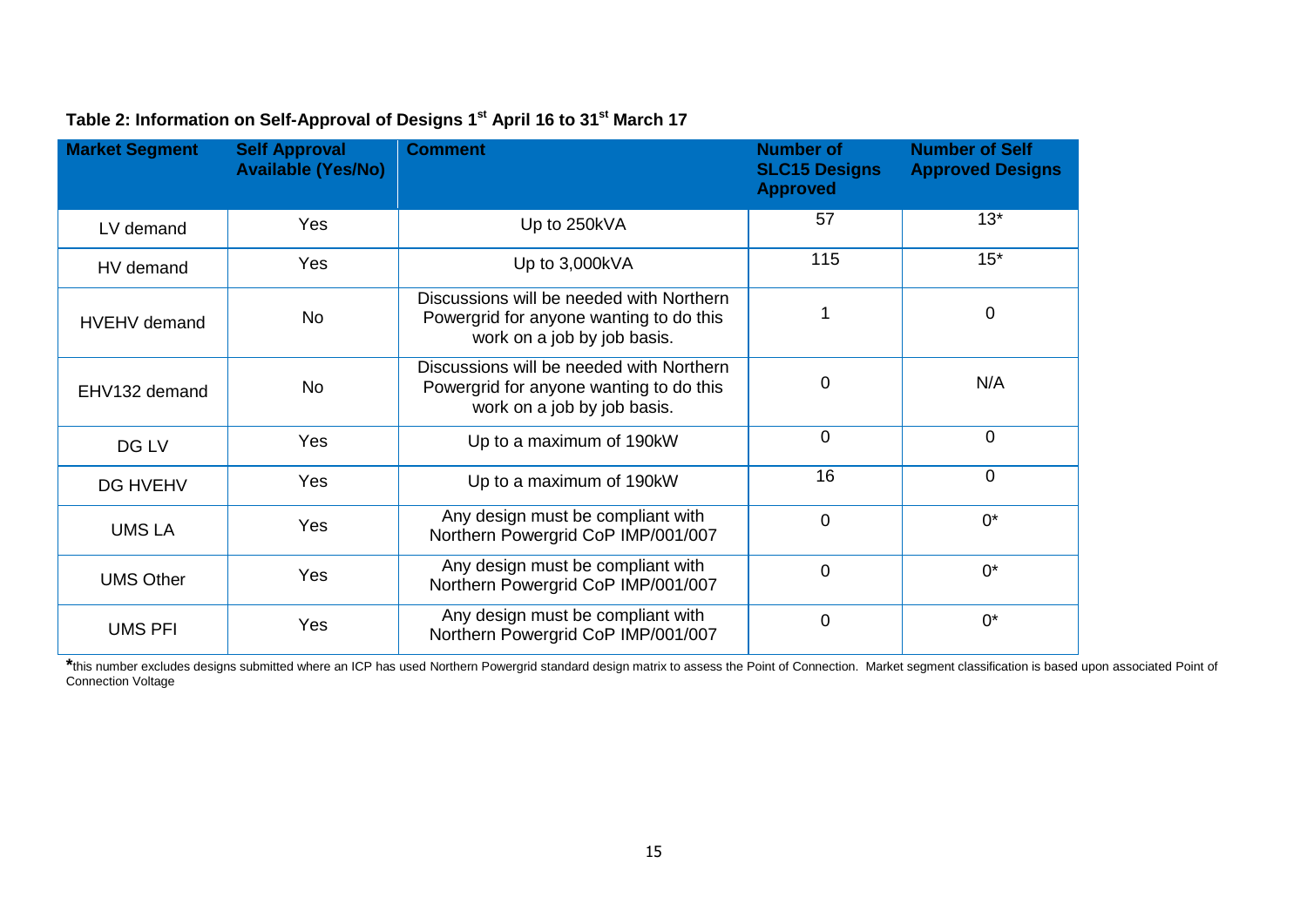#### **4.19 Final Connection**

*4.19.1 The DNO shall set out the processes for facilitating the provision and registering of MPANs for premises that will connect to Connection Works that the DNO will adopt.* 

*4.19.2 The DNO will provide this service in the same manner that it would provide to either a customer directly or its own business.* 

*4.19.3 The ICP will be provided with any data or contact details of the DNO's MPAN creation team.*

Northern Powergrid's request for final connection (project call off form) facilitates the provision of MPANs for works that Northern Powergrid is to adopt. This request for final connection is a requirement of our framework adoption agreement, a copy of which is published on our website for ease of access at [Request for Connection.](http://www.northernpowergrid.com/downloads/2494)

This form is submitted by the ICP to Northern Powergrid's dedicated Connections Input Services team who process the MPAN request using the same system and process as that used for Northern Powergrid's main connections business.

In addition, we have also published a guidance document for ICPs which guides them through Northern Powergrid's MPAN allocation process along with providing key contact details for Northern Powergrid's Connections Input Services team and MPAN generation team [\(Mpan Allocation Process\)](http://www.northernpowergrid.com/downloads/1869).

#### **5.1 Accreditations**

*5.1.3 In all cases where NERS accreditation is not available DNOs will work with the scheme administrator to implement a scope change to cover the relevant activity consistent with the Relevant Objectives in section 2.3.*

Northern Powergrid is not aware of any current areas where NERS accreditation is not available. We will, however, continue to work with both NERS and ICPs to identify any areas of operations not covered by existing scopes of accreditation and to develop new or modify existing scopes as required.

#### **5.2. Authorisations**

*5.2.2. Training and / or authorisations relating to G39 authorisations accepted by a given DNO shall be accepted by other DNOs* 

Northern Powergrid continues to accept G39 authorisations issued to operatives from all accredited ICPs in order to demonstrate an individual's competence to undertake operations/work on public lighting installations and street furniture.

Operatives new to our network and who possess a valid G39 authorisation are given a induction specific to the relevant licensee and are offered access to our training and testing procedures to confirm their competence and understanding of the necessary testing to ensure installations are safe and do not present a safety hazard to the general public.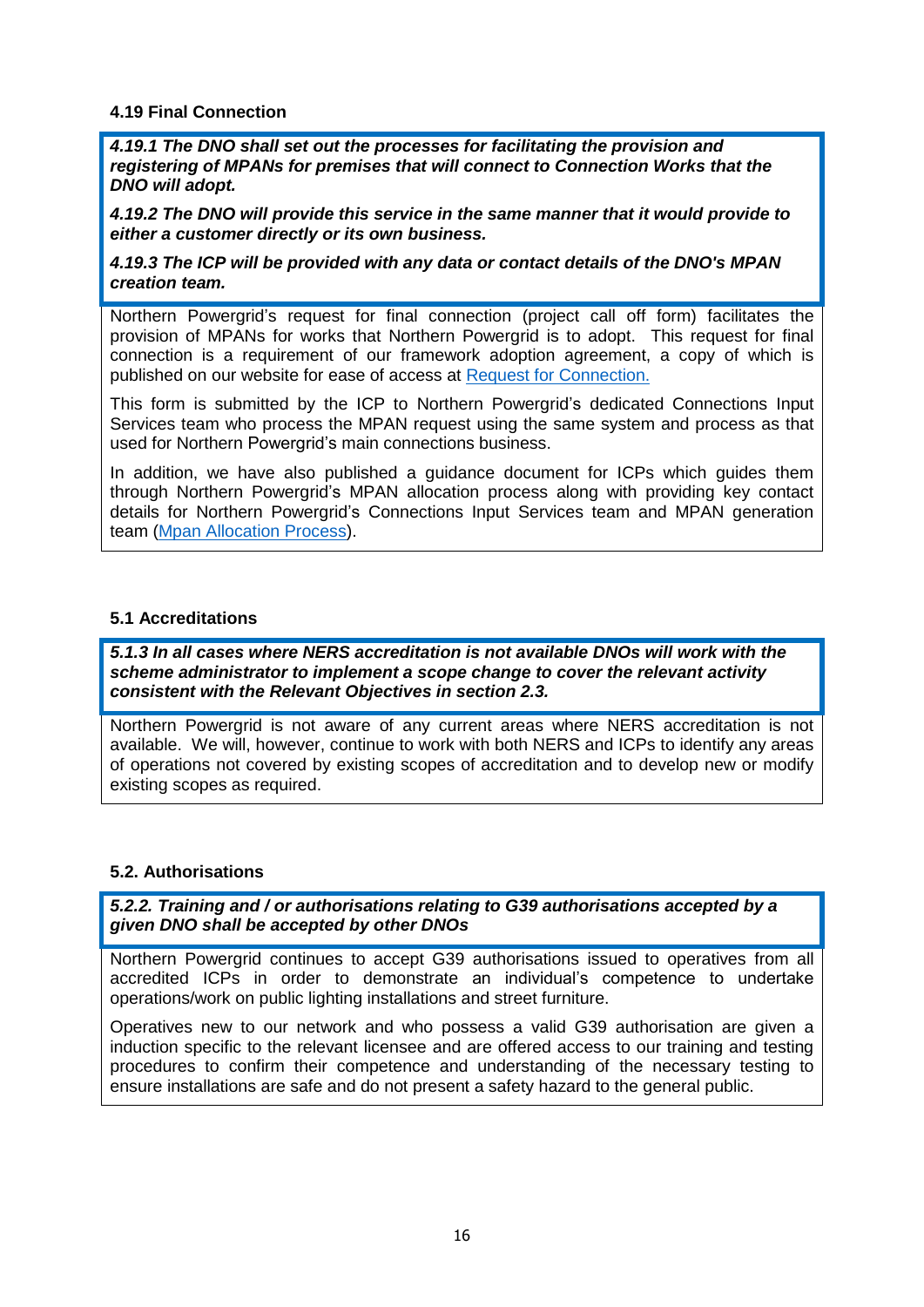*5.2.3. The following options for authorisation of ICP employees will be available, subject to agreement between the ICP and the DNO in consideration of the type of work being undertaken and in accordance with the specific DNO requirements for each option and published on its website:*

- *Option 1 - ICP authorisation of ICP Employees and Contractors*
- *Option 2 - DNO authorisation of ICP Employees*
- *Option 3 - Transfer of Control*

Northern Powergrid has developed and published an ICP authorisations options guidance document which sets out the specific requirements for each of the three options set out within paragraph 5.2 of the Competition in Connections Code of Practice (Authorisation [Options Guidance Document\)](http://www.northernpowergrid.com/downloads/2967).

This includes any generic access requirements such as relevant NERS accreditation(s) and Adoption and Access Agreements. In addition, it provides specific requirements split by voltage for each of the three authorisation options.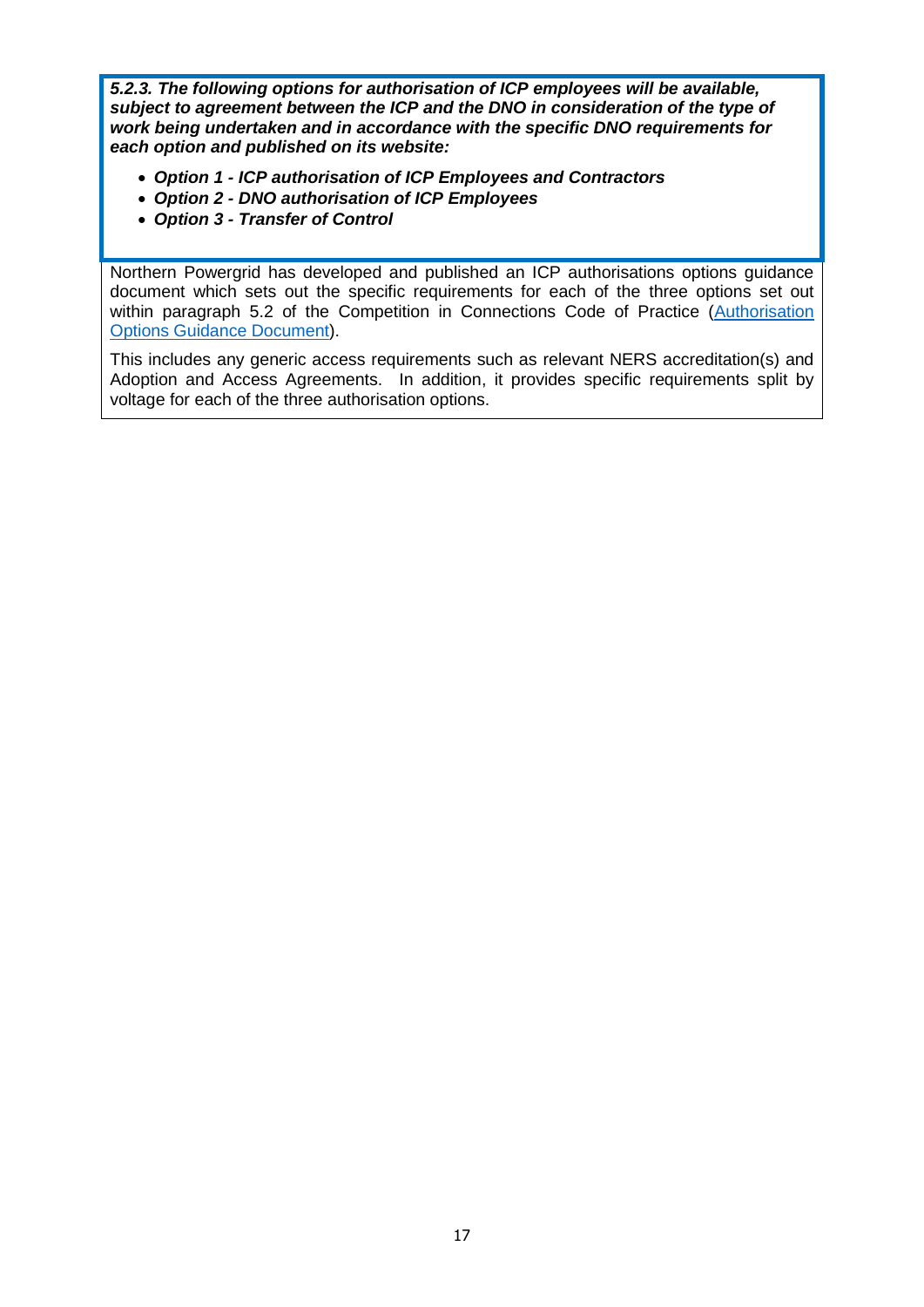#### **Table 3: Information on Authorisations**

| <b>Activities</b>              | <b>Option 1- ICP</b><br>(Yes/No) | <b>Option 2 - DNO</b><br>(Yes/No) | Option $3 -$<br><b>Transfer of control</b><br>(Yes/No) | <b>Comments</b>                                                                                                |
|--------------------------------|----------------------------------|-----------------------------------|--------------------------------------------------------|----------------------------------------------------------------------------------------------------------------|
| LV Works                       | Yes                              | Yes                               | N/A                                                    | Option 3 is not applicable at LV                                                                               |
| <b>LV Operations</b>           | Yes                              | Yes                               | N/A                                                    | Option 3 is not applicable at LV                                                                               |
| <b>HV Works</b>                | <b>No</b>                        | Yes                               | Yes                                                    | Network access arrangements to be agreed between<br>NORTHERN POWERGRID and the ICP on a case<br>specific basis |
| <b>HV Operations</b>           | <b>No</b>                        | Yes                               | Yes                                                    | Network access arrangements to be agreed between<br>NORTHERN POWERGRID and the ICP on a case<br>specific basis |
| <b>EHV Works</b>               | <b>No</b>                        | Yes                               | <b>No</b>                                              | Network access arrangements to be agreed between<br>NORTHERN POWERGRID and the ICP on a case<br>specific basis |
| <b>EHV Operations</b>          | <b>No</b>                        | Yes                               | <b>No</b>                                              | Network access arrangements to be agreed between<br>NORTHERN POWERGRID and the ICP on a case<br>specific basis |
| <b>Unmetered Works</b>         | Yes                              | Yes                               | N/A                                                    | Option 3 is not applicable at LV                                                                               |
| Unmetered<br><b>Operations</b> | Yes                              | Yes                               | N/A                                                    | Option 3 is not applicable at LV                                                                               |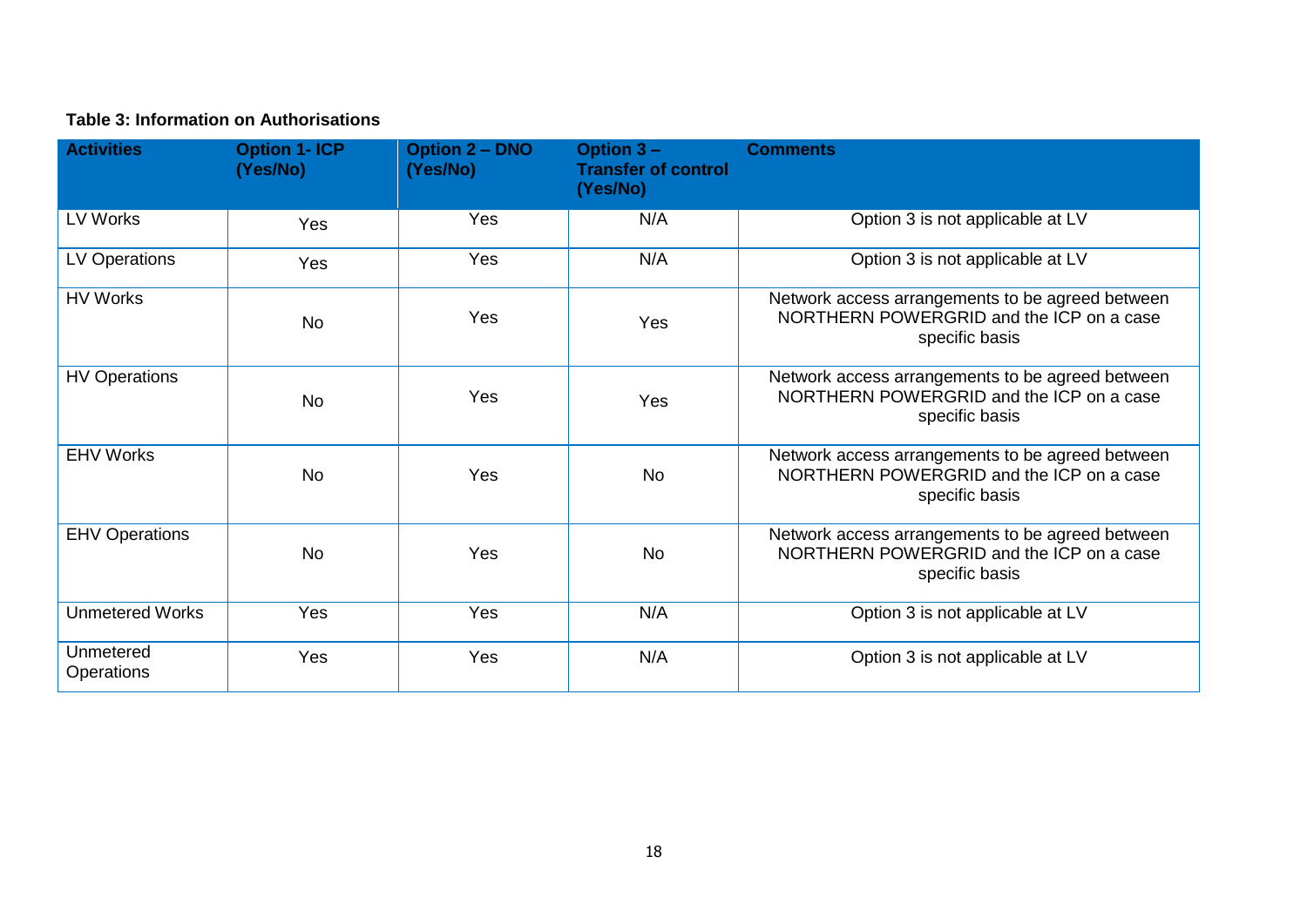#### **6.1 Auditing**

*6.1.2. Auditing is undertaken to assess and validate the ability of ICPs to undertake specified NERS activities. ICPs Accredited under NERS will be subject to the audit provisions of NERS. DNOs are not required to, and will not, without reasonable cause, undertake additional audits of NERS accredited ICPs.*

Northern Powergrid accepts NERS accreditation of an ICP and does not undertake any audits to either assess or validate the ability of an ICP to undertake activities covered under NERS.

Northern Powergrid only undertakes quality assurance inspections of physical works that have been carried out by an ICP where the ICP requires Northern Powergrid to adopt the assets it has constructed. Should we have any concerns relating to the competence and/or quality of works carried out by an ICP, we will notify NERS of those concerns in line with our obligations under paragraph 4.16.8 of the Code of Practice.

*6.1.3. Where a DNO elects to provide its own ICP Accreditation (either where there is no accreditation available under NERS for particular activities or as an alternative to NERS in agreement with the ICP) the DNO shall undertake its own surveillance and assessment. In these cases the arrangements should be consistent with the arrangements used by the DNO for its own Connection Works and for its subcontracted works and shall be not more onerous than that used by NERS.*

Since the introduction of the Competition in Connections Code of Practice in October 2015, we have looked to extend the current contestable boundaries for ICPs with the completion of a metered service disconnection trial, which is now business as usual within Northern Powergrid. In addition, we allowed two ICPs to trial processes associated with low voltage overhead street lighting transfers, disconnections and new connections. The ability for accredited ICP's to carry out work within the scope of the trail will soon become business as usual. However, after working with NERS to establish the requirements for new accreditation, for each of these work streams the NERS accreditation was already in existence.

We will continue to work with both ICPs and NERS to extend contestable boundaries and, where there is a requirement to provide Northern Powergrid accreditation in the absence of NERS accreditation, such arrangements will be no more onerous than those used by NERS or for our own, sub-contracted works.

#### **6.2. Inspection**

*6.2.1. DNOs shall be entitled to inspect ICP works. However, DNOs should be mindful of their obligations in respect of competition in Connections, and should therefore consider appointing independent inspectors to undertake this activity. In any case, such inspection should not unduly restrict or delay the Accredited ICP from undertaking work and must be no more onerous than the quality assurance regime used for the DNO's own Connections' activities.* 

*6.2.3. If the DNO identifies a non-conformance, the DNO shall specify what the nonconformance is and set out the corrective actions that need to be undertaken. On completion of the corrective actions, the ICP shall advise the DNO and the DNO shall be entitled to revisit the site and carry out a further inspection.*

Northern Powergrid undertakes sample quality assurance ("QA") inspections of assets installed by ICPs prior to adoption of those assets and also of works delivered by our own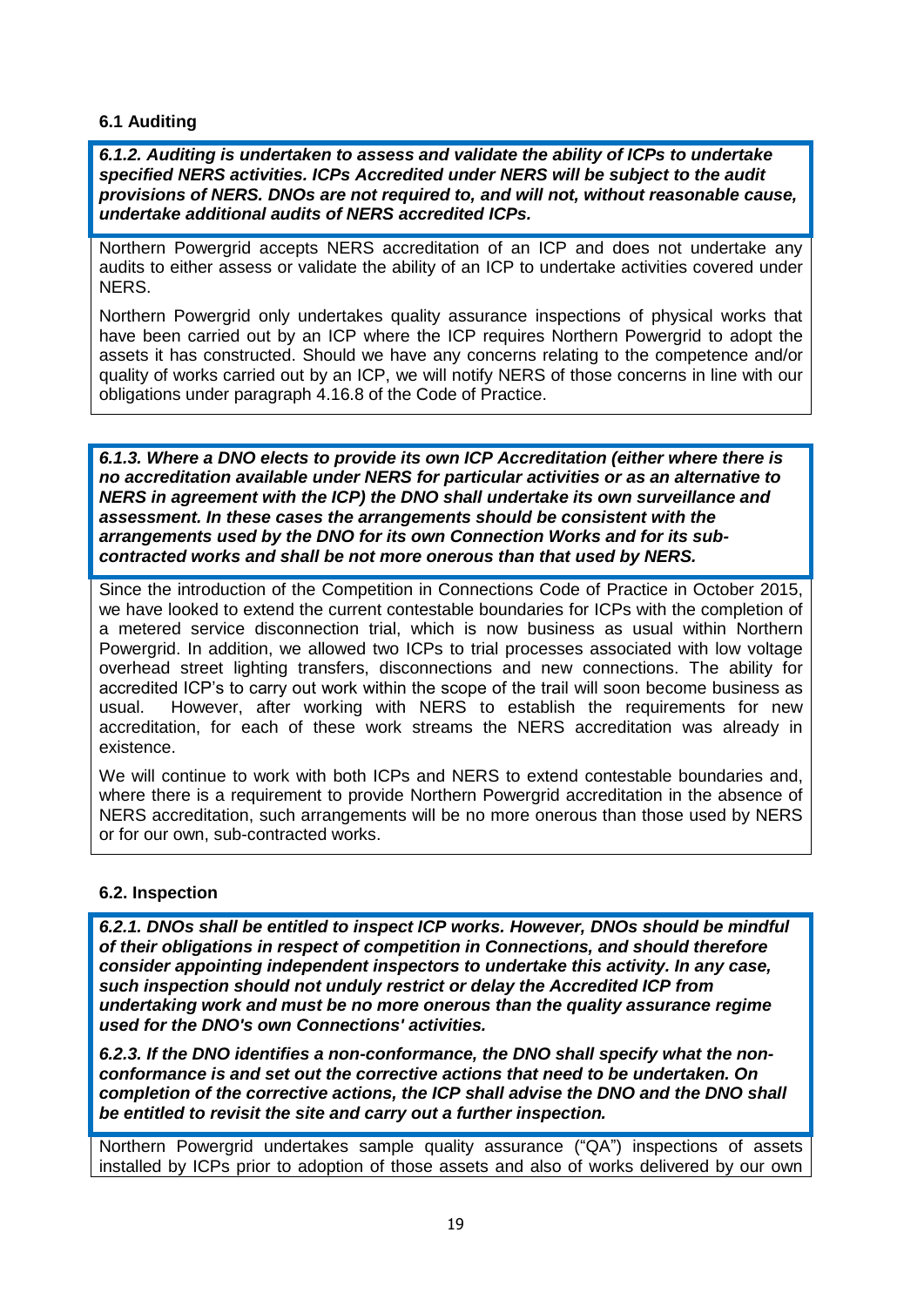staff and contractors. Inspections are carried out by our enhanced audit team within the Field Safety section of our Safety, Health and Environment Directorate and are independent of Northern Powergrid's connections delivery function.

Furthermore, we employ Lloyd's Register to undertake independent quality inspections of a sample of new connections works undertaken by both ourselves and ICPs. The service from Lloyd's Register independently verifies compliance with installation specifications and allows us to compare Lloyd's Register's findings against the inspection results of the Northern Powergrid enhanced audit team.

The number of QA inspections of ICPs is dependent upon the scale and type of work being undertaken and also the QA inspection level at which the ICP is operating. ICPs who demonstrate a high level of operating in terms of non-conformances found on site will be subject to a lesser number of QA inspections. Inspection levels of ICPs are reviewed on a six monthly basis.

All ICP QA inspection reports are sent by email to the relevant ICP site managers and include details of any non-conformances found. In an identical manner, all QA inspection reports of work being undertaken by Northern Powergrid are sent to the relevant Northern Powergrid site manager and also state all non-conformances found.

An individual QA performance information pack is sent to each ICP that is "active" in Northern Powergrid's licence areas on a quarterly basis. The pack provides the ICP with information over the previous 12 months that includes:

- The number of QA inspections undertaken;
- The number of minor and major non-conformances found; and
- A graphical representation of the ICP's QA inspection performance in comparison to Northern Powergrid's own performance. The graphical information also shows the performance of all other "active" ICPs but the names of the other ICPs are removed for anonymity reasons.

An identical quarterly QA performance information pack is also sent to Northern Powergrid's senior managers detailing performance of Northern Powergrid's own works over the same period.

Further details of the site QA process can be found on our website at [Site Quality Assurance](http://www.northernpowergrid.com/downloads/1974)  [Inspection and Monitoring Regime](http://www.northernpowergrid.com/downloads/1974)

Northern Powergrid also operates a formal site disputes escalation process through to executive director level for the purposes of ensuring that matters of dispute with installation specification and practice are quickly raised at an appropriately defined and designated level and that all parties work to resolve the issues effectively and efficiently for the benefit of the end customer whilst ensuring quality and safety standards are maintained. Details of the site disputes escalation process can also be found on our website.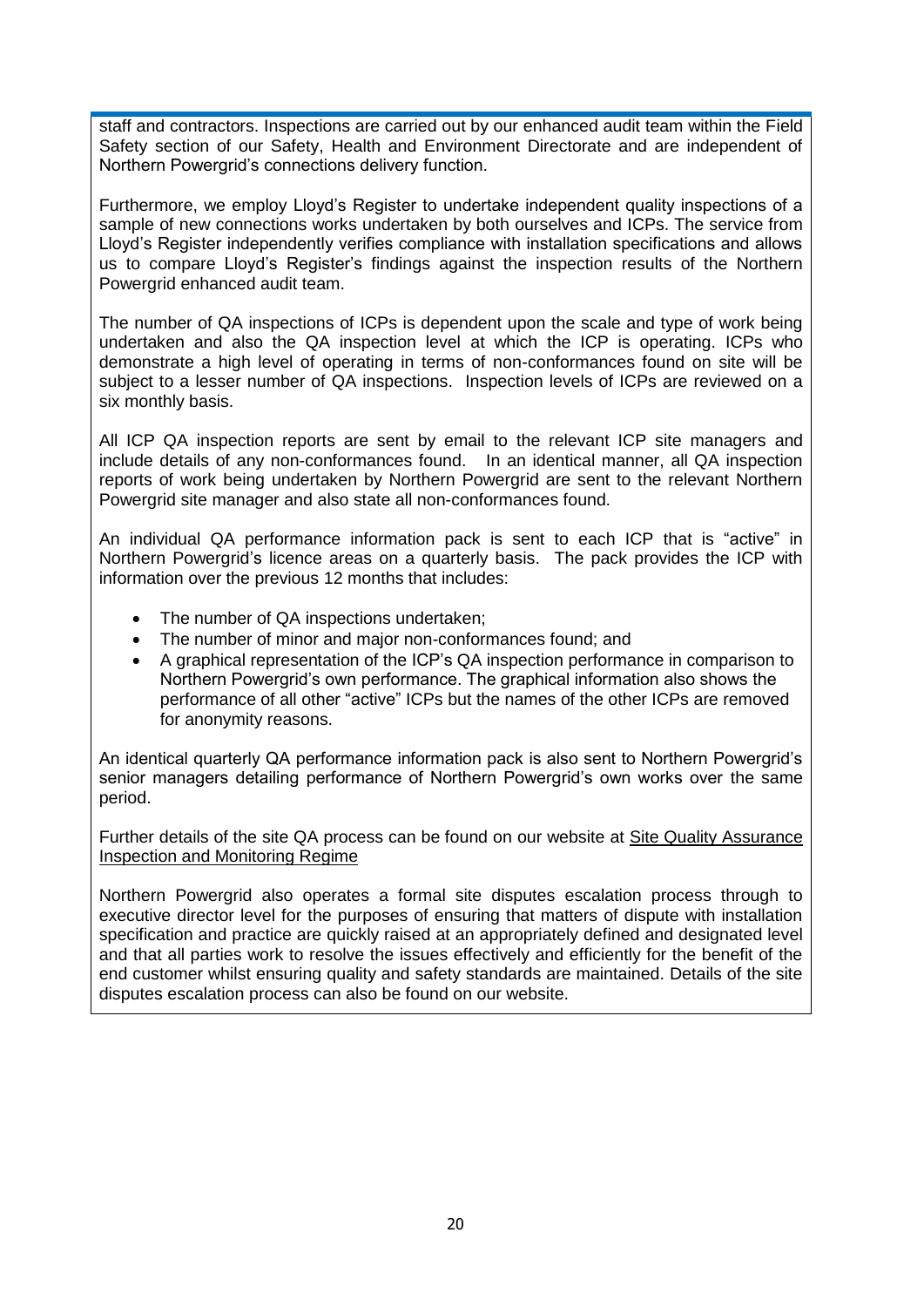#### **Table 4: Information on Inspections**

|             | <b>Number of</b><br><b>Made</b> | — % of<br><b>Inspections inspections</b><br>made | <b>Number of</b><br><b>Connections</b><br>made (exit<br>points) | <b>Comments</b> |
|-------------|---------------------------------|--------------------------------------------------|-----------------------------------------------------------------|-----------------|
| <b>DNO</b>  | 529                             | 53%                                              | 3,620                                                           | N/A             |
| <b>ICPs</b> | 470                             | 47%                                              | 31,136                                                          | N/A             |

#### **7.2 Land Rights**

*7.2.1 The DNO will publish criteria which trigger the need for Land Rights relating to assets they will adopt or require access to, which shall be no more onerous than those it would seek for its own Connections activities.* 

Northern Powergrid has developed and published a land rights guide specifically for ICPs and IDNOs [\(ICP/IDNO Land Rights Guide\)](http://www.northernpowergrid.com/downloads/3446).

This guide sets out where land rights are required along with a detailed overview of the options available to ICPs with regards to land rights.

Our land rights process is no more onerous than for activities associated with the construction, replacement, renewal, refurbishment, operation and maintenance of Northern Powergrid's electricity distribution network.

*7.2.2 Subject to and in accordance with the terms of the agreed and applicable incorporated process, the IDNO will be able to negotiate on behalf of the DNO where IDNO and DNO dual use land right agreements are required so that they can secure the rights required for the connection and extension of the network.* 

Northern Powergrid's incorporated rights process allows IDNOs to negotiate on behalf of Northern Powergrid to secure, on a 'subject to contract' basis, the land rights required for the connection of the IDNO network to our network.

In these instances, the IDNO will obtain a transfer or lease of the substation that it will own. Within the same document, the IDNO will incorporate the legal rights that Northern Powergrid will require to cover any easements and access arrangements to the substation. Northern Powergrid will not be a signatory to this document and our legal advisers will not be involved in the process, provided that the document is completed in the agreed form.

If any changes are required to the agreed form of documentation, the IDNO will refer the proposed changes to the Northern Powergrid Wayleave Officer who will then consult with our legal advisers to review the proposed changes. A copy of our standard form of Incorporated Rights Agreement with IDNOs is available our upon request from our Wayleaves Teams or can be found on our website here; [Incorporated Rights Agreement](http://www.northernpowergrid.com/downloads/1920)